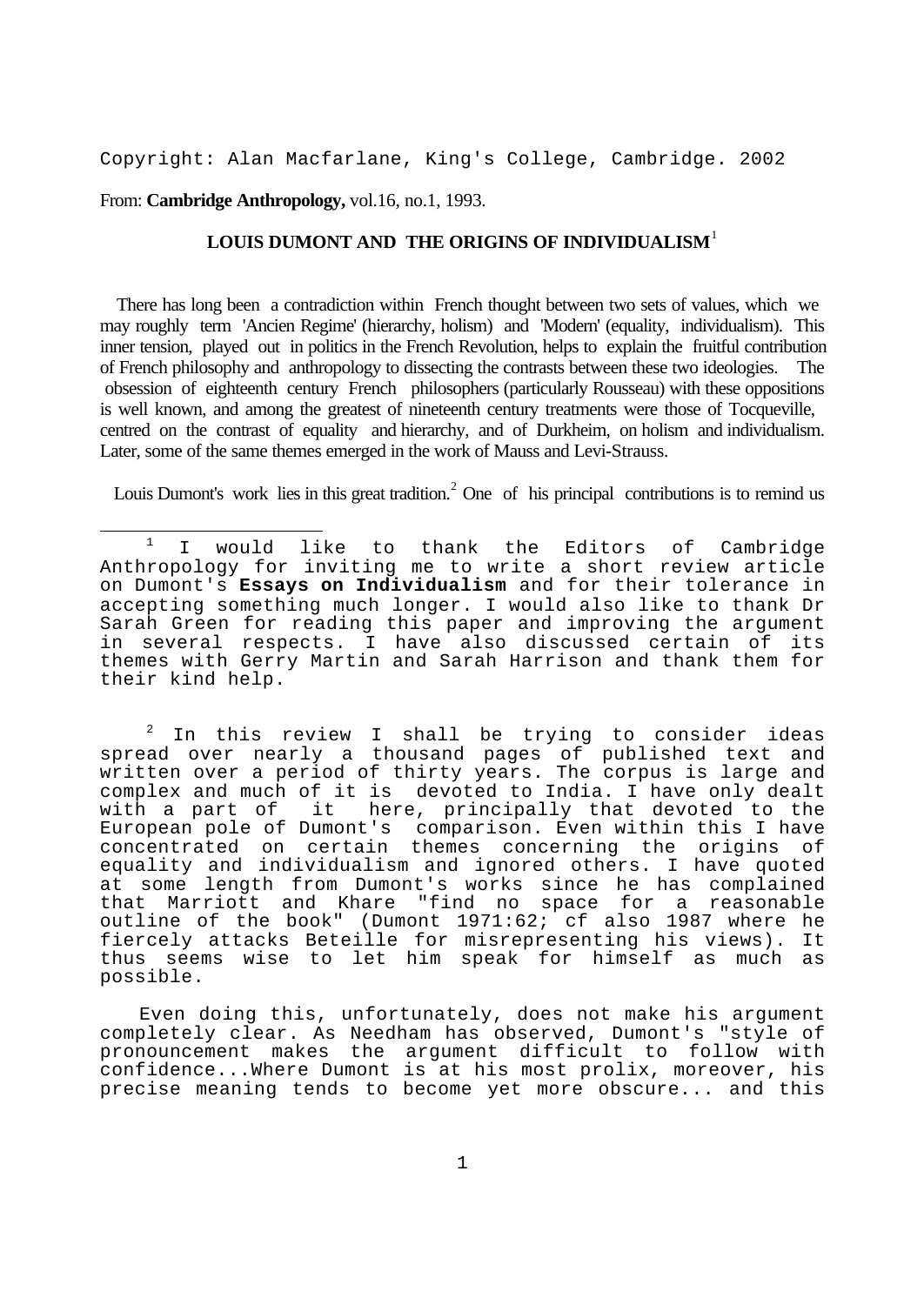Copyright: Alan Macfarlane, King's College, Cambridge. 2002 of what eighteenth and nineteenth century French writers knew so well, but we have tended to forget, namely how rare is our contemporary assumption of basic liberty, equality and a sort of fraternity. The task he has set himself is a very large one, namely an exploration of the origins of modern civilization. In order to approach an understanding, three things are needed; an ability to ask the right questions, the deployment of a sufficiently powerful and flexible methodology, and scholarly knowledge that is both wide and deep. In this essay I will first look at the question Dumont asks and the method he advocates for answering it. I will then look at the nature of his answer.

### **The question**

 Dumont's central problem is outlined in **Homo Hierarchicus**, first published in French in 1966. There Dumont argued that 'hierarchy', as in India, is natural, whereas 'equality', as in the West, is a recent and peculiar phenomenon. It is important to realize straight away that Dumont is using 'hierarchy' as a synonym for 'holism'. This is a rather unusual use of the word. Most of us might accept some kind of definition for hierarchy similar to the fourth meaning in the Oxford English Dictionary, namely "A body of persons or things ranked in grades, orders, or classes, one above another..." But this is not what Dumont means. His definition is taken from the work of Raymond Apthorpe. "A hierarchical relation is a relation between larger and smaller, or more precisely between **that which encompasses and that which is encompassed**" (1972: p.24).(2) Or again "Essentially, hierarchy is the **encompassing of the contrary**" (1986: 227). His definition centres on the relations between the part and the whole. With such a definition, it is easy to see how Dumont is able to treat the oppositions of hierarchy/equality and holism/individualism as overlapping. In this, he is part of that tradition which has seen Liberty and Equality (and Fraternity) as an indivisible Trinity.

 Dumont argues that, in contrast to the hierarchy and holism of all other civilizations, our recent Western civilization is based on individualism. What is meant by this? "Our two cardinal ideals are called equality and liberty. They assume as their common principle...the idea of the human **individual**; humanity is made up of men, and each man is conceived as presenting, in spite of and over and above his particularity, the essence of humanity." (1972: 38) In other words, each individual, even when separated from the whole, is a complete moral being. This is the opposite of hierarchy, where the part only has meaning in relation to the whole.

 Again it is important to realize that Dumont is making a distinction between two meanings of the word 'individual'. In **Homo Hierarchicus** (1972: 43) he distinguished them thus: "(1) **The empirical agent, present in every society**, in virtue of which he is the main raw material for any sociology.

i<br>L makes it difficult to sum up his argument with much sureness<br>that one is not misreading his thought" (Needham, 1987:103). that one is not misreading his thought" Or as another reviewer sadly writes of **From Mandeville to Marx**, "By the end of the book the reader is left with an uncomfortable feeling of uncertainty regarding what the book is about" (Harpham 1978: 1375).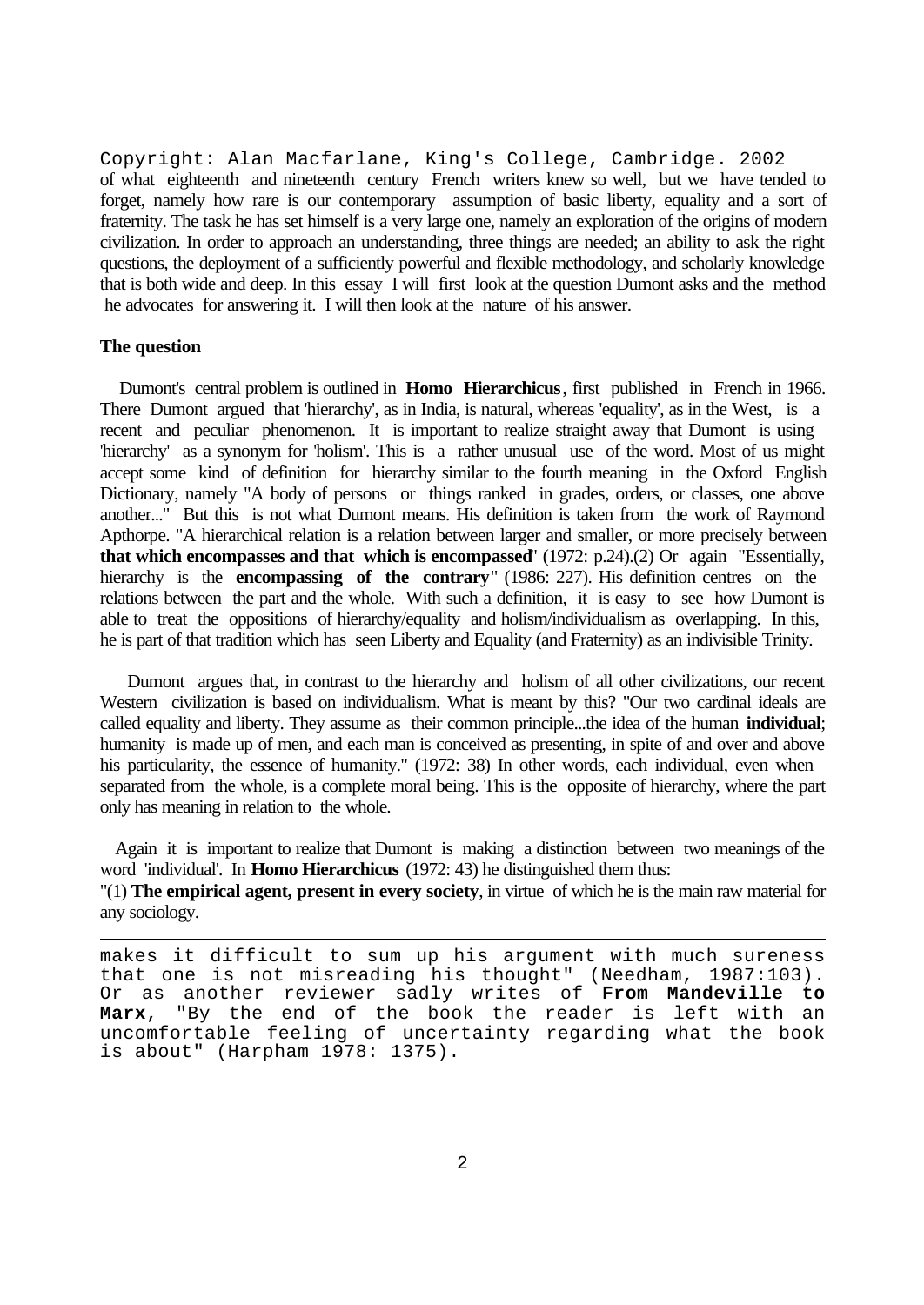Copyright: Alan Macfarlane, King's College, Cambridge. 2002 (2) The rational being and **normative subject** of institutions;

this is peculiar to us, as is shown by the values of equality and liberty; it is an idea that we have, the idea of an ideal." Or, as he describes the distinction elsewhere: "1. the **empirical** subject of speech, thought and will, indivisible sample of the human species (which I call for analytical clarity the particular man, and which is found in all societies or cultures); and

2. the independent, autonomous and thus (essentially) nonsocial **moral** being, as found primarily in our modern (common sense) ideology of man and society" (1986: 62).

Thus, for example, he might argue that most Indians recognise 'individuals' in the first sense, but not the second.

 Dumont states that these distinctions and the idea that the second meaning of the individual is 'modern' can be found in Durkheim's writing. "As Durkheim said, roughly, our own society obliges us to be free. As opposed to modern society, traditional societies, which know nothing of equality and liberty as values, which know nothing, in short, of the individual, have basically a collective idea of man..." (1972: 42).

 Dumont expands the contrast between the 'individual' and the 'collective' civilizations. In "traditional" societies, "as in Plato's Republic, the stress is placed on the society as a whole, as collective Man; the ideal derives from the organization of society with respect to its ends (and not with respect to individual happiness); it is above all a matter of order, of hierarchy; each particular man in his place must contribute to the global order, and justice consists in ensuring that the proportion between social functions are adapted to the whole" (1972:44).

 This is in stark contrast to 'modern' society, in which "the Human Being is regarded as the indivisible, 'elementary' man, both a biological being and a thinking subject. Each particular man in a sense incarnates the whole of mankind. He is the measure of all things (in a full and novel sense). The kingdom of ends coincides with each man's legitimate ends, and so the values are turned upside down. What is still called 'society' is the means, the life of each man is the end. Ontologically, the society no longer exists, it is no more than an irreducible datum, which must in no way thwart the demands of liberty and equality" (1970: 44).

 Thus Dumont can argue that the "ideal of liberty and equality follows immediately from the conception of man as an individual. In effect, if the whole of humanity is deemed present in each man, then each man should be free and all men are equal" (1972: 46).

 In **Homo Hierarchicus** Dumont gives some early hints as to his theories concerning the origins of individualism. He writes, "...this individualistic tendency, which became established, generalized and popularized from the eighteenth century to the age of romanticism and beyond, was **in fact** accompanied by...organic solidarity"(1972: 45). This was a recent revolution. "It is striking to find out how recent and belated is the development of the idea of equality and its implications. In the eighteenth century it played only a secondary role, except in the works of Helvetius and Morelly. Even in the nineteenth century, among the precursors or fathers of socialism in France, the relative place of equality and liberty is variable" (1972: 46). Dumont ends this work by stating that "From a certain moment in Western history, men saw themselves as individuals. It matters little that this did not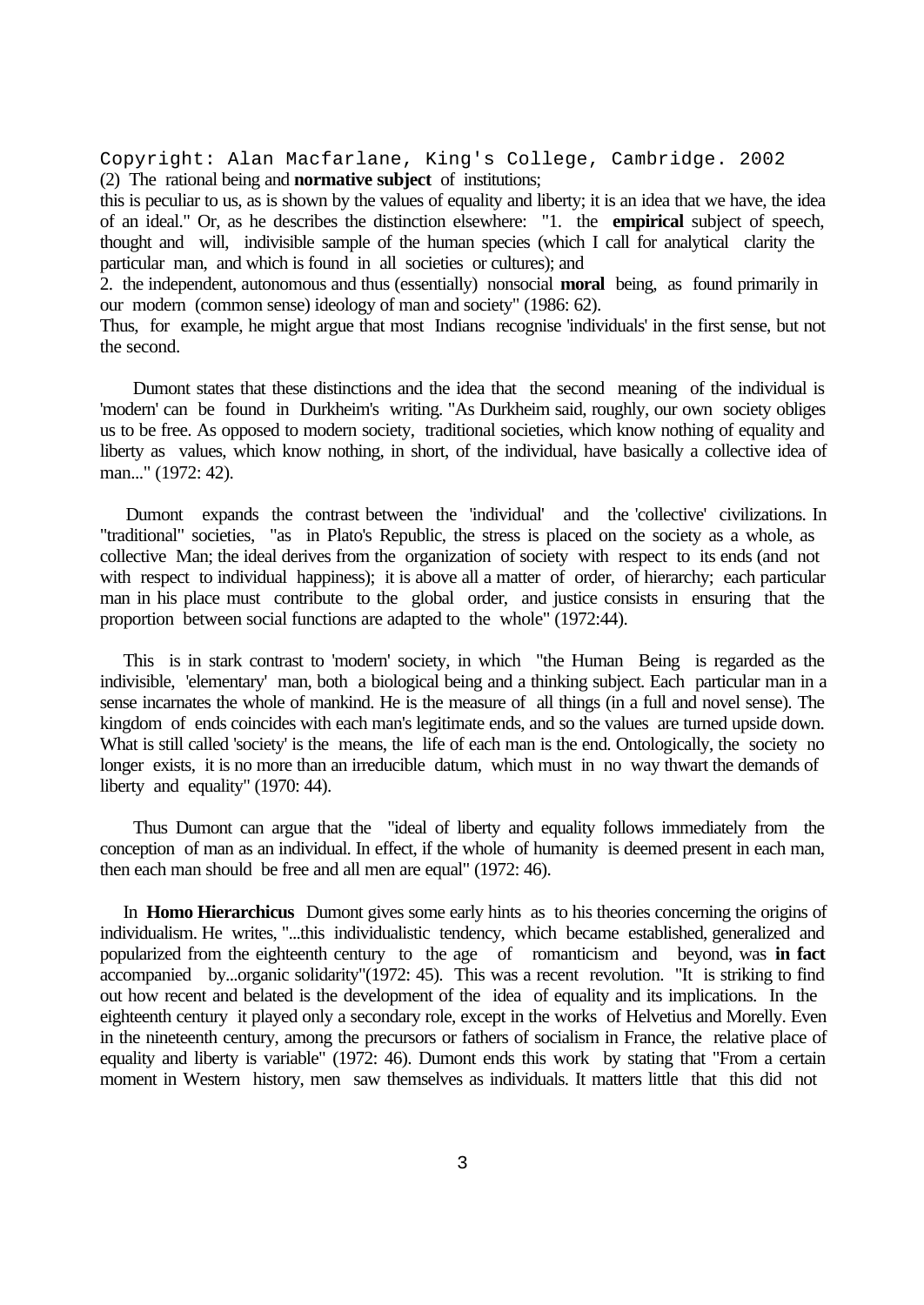Copyright: Alan Macfarlane, King's College, Cambridge. 2002 occur all at once, although one may hope to trace the genesis of man as an individual starting from man as a collective being in the traditional type of society" (1972: 284-5).

 In **From Mandeville to Marx** (significantly titled **Homo aequalis** in French) Dumont returns specifically to the problem of origins. In order to proceed further with this, he further refines what he means by 'individualistic' society in the second sense.

 He writes that "In most societies, and in the first place in the ... 'traditional societies', the relations between men are more important, more highly valued, than the relations between men and things. This primacy is reversed in the modern type of society, in which relations between men are subordinate to relations between men and things" (1977: 5). This sounds familiar to readers of Marx and Simmel. The effect of capitalism is that instead of persons being related directly, all relations are mediated through private property, the market, money.

 A second modern 'revolution', clearly linked to this, was in the attitude towards wealth and, more broadly, the degree to which the 'economic' was embedded in the 'political'. Dumont writes that "there emerged an autonomous and relatively unified category of wealth. It should be noted that it is only at this point that a clear distinction can be drawn between what we call 'political' and what we call 'economic'. This is a distinction that traditional societies do not admit" (1977: 6). Economics also "had to emancipate itself from morality" (1986: 110).

 On the basis of this specification, he is able to conclude that "In the last decades, some of us have become increasingly aware that modern individualism, when seen against the background of the other great civilizations that the world has known, is an exceptional phenomenon." (1986: 23)

 Up to the end of the nineteenth century this uniqueness of 'modern' values was obvious even within Europe. But as the 'Ancien Regime' became just a memory and peasants turned into Frenchmen, it became more and more difficult to realize that individualism and equality were unusual. Dumont's rediscovery seems to have come as a result of a combination of that inherited French tension between two sets of values, combined with his comparative methodology and

experience of India.

#### **The method**

 Dumont stresses the necessity for comparison in order to put our culture in perspective. "To see our culture in its unity and specificity we must set it in perspective by contrasting it with other cultures. Only so can we gain an awareness of what otherwise goes without saying, the familiar and implicit basis of our common discourse" (1985: 94). Or again he argues that "the anthropological or comparative approach...allows us to see modern culture in its unity....Acquiring an external vantage point, setting our culture in perspective - and perhaps that alone allows for a global view, which will not be an arbitrary one" (1986: 9).

 In arguing that only comparison will put our own society in perspective and alert us to the peculiarity of what we regard as normal, Dumont is re-affirming one of the central messages of anthropology. As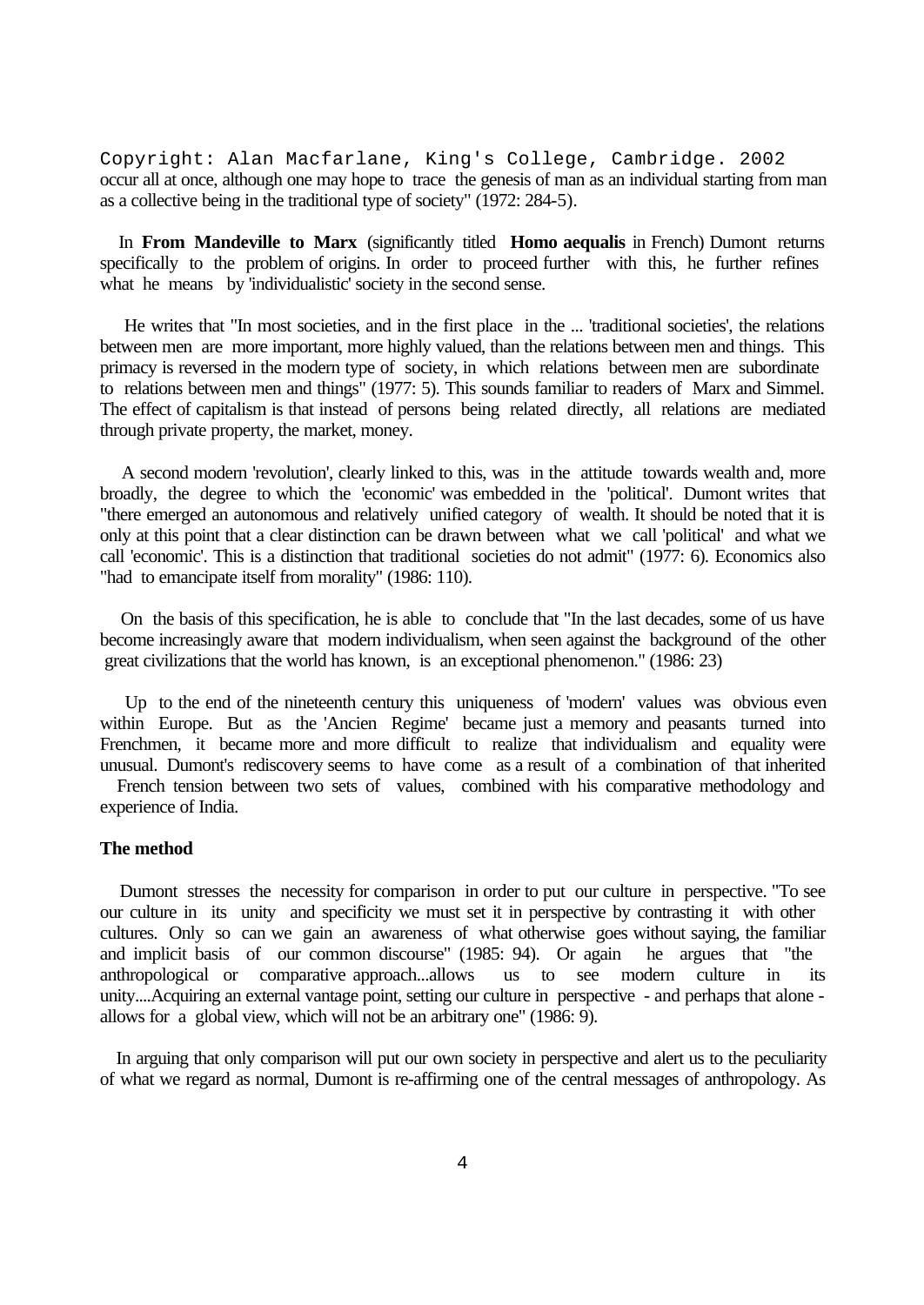Copyright: Alan Macfarlane, King's College, Cambridge. 2002 Robert Lowie put it, "All of us are born into a set of traditional institutions and social conventions that are accepted not only as natural but as the only conceivable response to social needs...Against this purblind provincialism there is no better antidote than the systematic study of alien civilizations" (1929: 12). Such a comparative approach is necessary because, as Marx affirmed, "Human history is like paleontology. Owing to a certain judicial blindness even the best intelligences absolutely fail to see the things which lie in front of their noses"(Marx 1964: 140), or, as David Hume, approvingly quoted by Dumont, puts it, "The views the most familiar to us are apt, for that very reason, to escape us" (1977: 19). Few would quibble with Dumont's stress on the need for a comparative framework.

 Yet our understanding of Dumont's arguments is complicated by the fact that he is not only comparing two types of civilization, which he broadly labels holistic and individualistic, but he is simultaneously contrasting two methodologies, to which he gives the same names, also equating them with the anthropological and sociological approaches. Hence it is worth examining his position on methodology a little more closely.

 Dumont argued that one consequence of the dominance of individualism in the West was that it infected the very disciplines of sociology and economics. In seeing this, Dumont follows the work of earlier analysts, for instance "as Mauss and especially Karl Polanyi have ascertained - modern civilization differs radically from other civilizations and cultures. The truth is that our culture is permeated by nominalism, which grants real existence only to individuals and not to relations, to element and not to sets of elements. Nominalism, in fact, is just another name for individualism, or rather one of its facets" (1986: 11)

 Dumont elaborates the distinction between methodological holism and individualism in various places, including a section on the medieval distinction between 'societas' and 'universitas'. "**Societas** and similar terms: association, **consociatio** - has here its strict meaning of partnership, and is evocative of a contract by which the individuals composing it have 'associated' themselves in a society. This trend of thought, fits the widespread tendency in modern social science, which takes society to consist of individuals prior to the groups or relationships that they constitute or 'make' by combination, more or less of their own accord" (1986: 74).

 In contrast to this, the "word by which the old scholastics designated society, or corporations in general, **universitas**, 'whole', would much better fit the alternative view, which is our own, that society with its institutions, values, concepts, language, is sociologically prior to its particular members, the latter becoming human beings only through education into and modelling by a given society" (1986: 74).

 Thus Dumont sees individualism not only as a form of ideology, but one which makes the comprehension of even individualistic societies more difficult. In order to understand ourselves, we must get outside our ideology, and anthropology with its holistic method holds the key. He argues that the surrounding ideology of our society is "fundamentally opposed - in my opinion, because it is individualistic - to the principle of anthropology and all sound or thorough sociology..." (1986: 204). Or again he writes that "modern scientific, and to a large extent philosophic, ideas, linked as they are with the modern system of values, are often ill-fitted for anthropological study and sociological comparison" (1986: 256).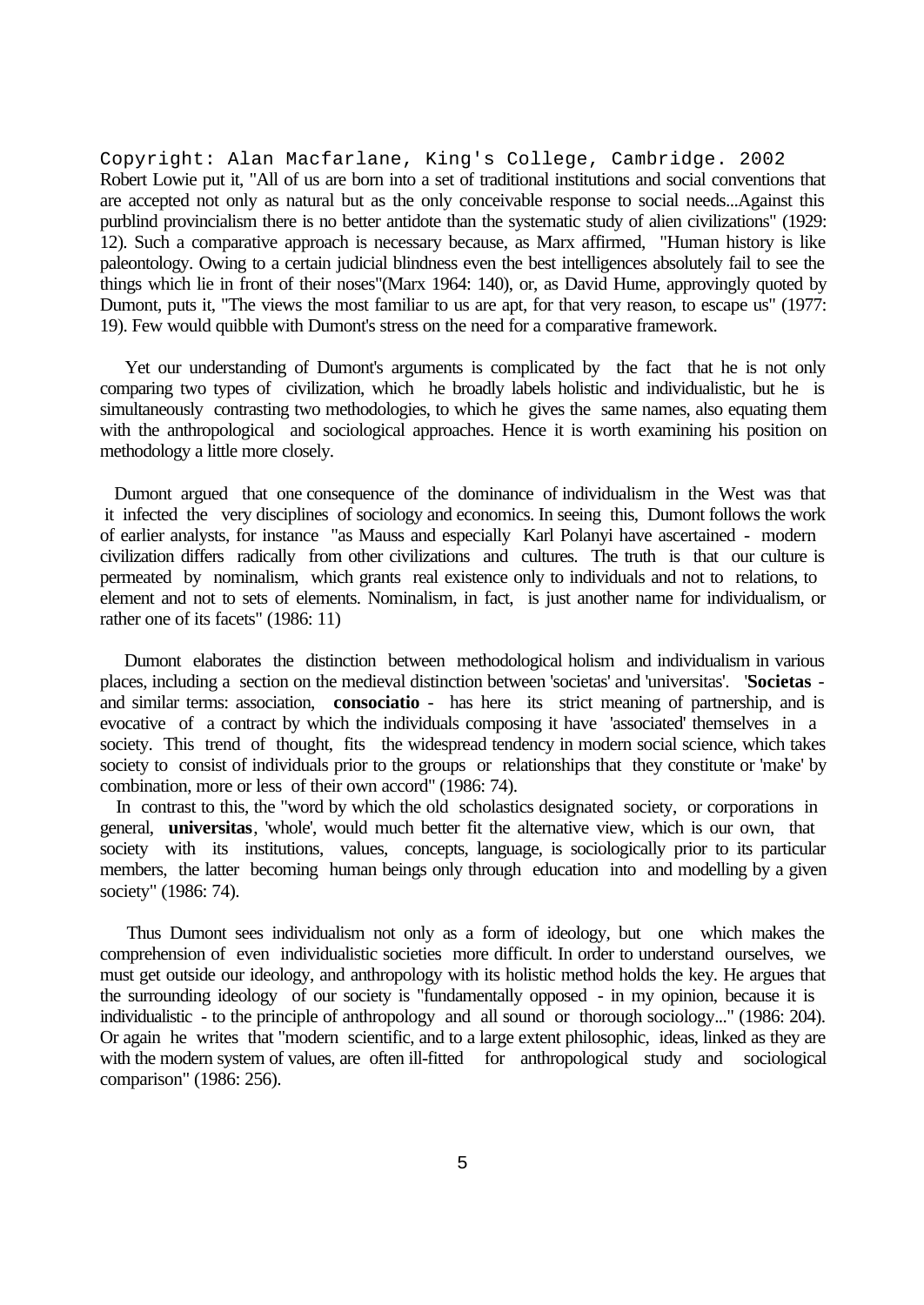Copyright: Alan Macfarlane, King's College, Cambridge. 2002

 This is related to one of the features of modernity, as defined above, that is the tendency to separate, artificially, that which is in fact joined together. The task of structural anthropology is summarized in the famous injunction, "only connect". Here Dumont draws, for instance, on Mauss who sees classification or separation of institutions as a product of thought, recognizing that "all those categories of religion, law and morals, economy, etc., are after all 'fixed by the historical state of the civilizations of which our science itself is the product'" (1986: 194).

 We have already noted that Dumont saw the distinction between the political, economic and the moral as a central feature of the seventeenth and eighteenth century revolution. He elaborates this further in relation to Plato. "For Plato...there was no discord between the Good, the True, and the Beautiful, yet the Good was supreme...In contrast we moderns separate science, aesthetics, and morals" (1986: 236).Dumont elaborates this later, writing that "Individualism and the concomitant separation between man and nature have thus split the good, the true, and the beautiful and have produced a theoretically unbridgeable chasm between **is** and **ought to be**. This situation is our lot in the sense that it lies at the core of modern culture of civilization" (1986: 244). Thus "our problem is: how can we build a bridge between our modern ideology that separates values and 'facts' and other ideologies that embed values in their world view?" (1986: 247)

 Given the surrounding ideology, it is very difficult not to split and separate. Yet anthropologists deal with civilizations which do not do so. How are we to overcome this cultural bias?

 One approach is by using the structuralist method. The need for such a method is stressed by Dumont on several occasions. Dumont approvingly notes that in 1961 "Francis Hsu criticized some studies of the American character for their presenting a bare catalogue of traits or values without bothering about the relations prevailing between those items" (1986: 238). Or, again, he approvingly quotes Kluckhohn to the effect that "what appear superficially as incompatibilities are seen on closer examination to be functions of different frames of reference", on which Dumont comments that "the difference is between seeing things-in-themselves and seeing things-in-relation, i.e. within a 'frame of reference' (1986: 239,n.5). This leads him to make a plea for systematic structural comparison: "a solid and thorough comparison of values is possible only between two systems taken as wholes" (1986: 243).

 Mary Douglas claims that when **Homo Hierarchicus** was first published it "was the first serious structural analysis of a particular society" (Dumont 1972: 15). This is one of its main claims to our interest. It is this methodology which promises to heal the wounds of methodological individualism when applied to western civilization. So what then was this structural method as Dumont envisaged it? It is described in a short section on 'The notion of structure' (1972: 76-80).

 Dumont contrasts two approaches, the 'modern' or non-structuralist, and the 'traditional' or structuralist. "According to one approach, a system is conceived as made up of objects each with its own essence, and it is in virtue of this essence, together with a definite law of interaction, that they act on one another...This way of thinking, which separates the individual being from the relation, is essentially modern." In contrast to this is the other approach, in which "the 'elements' in themselves of which the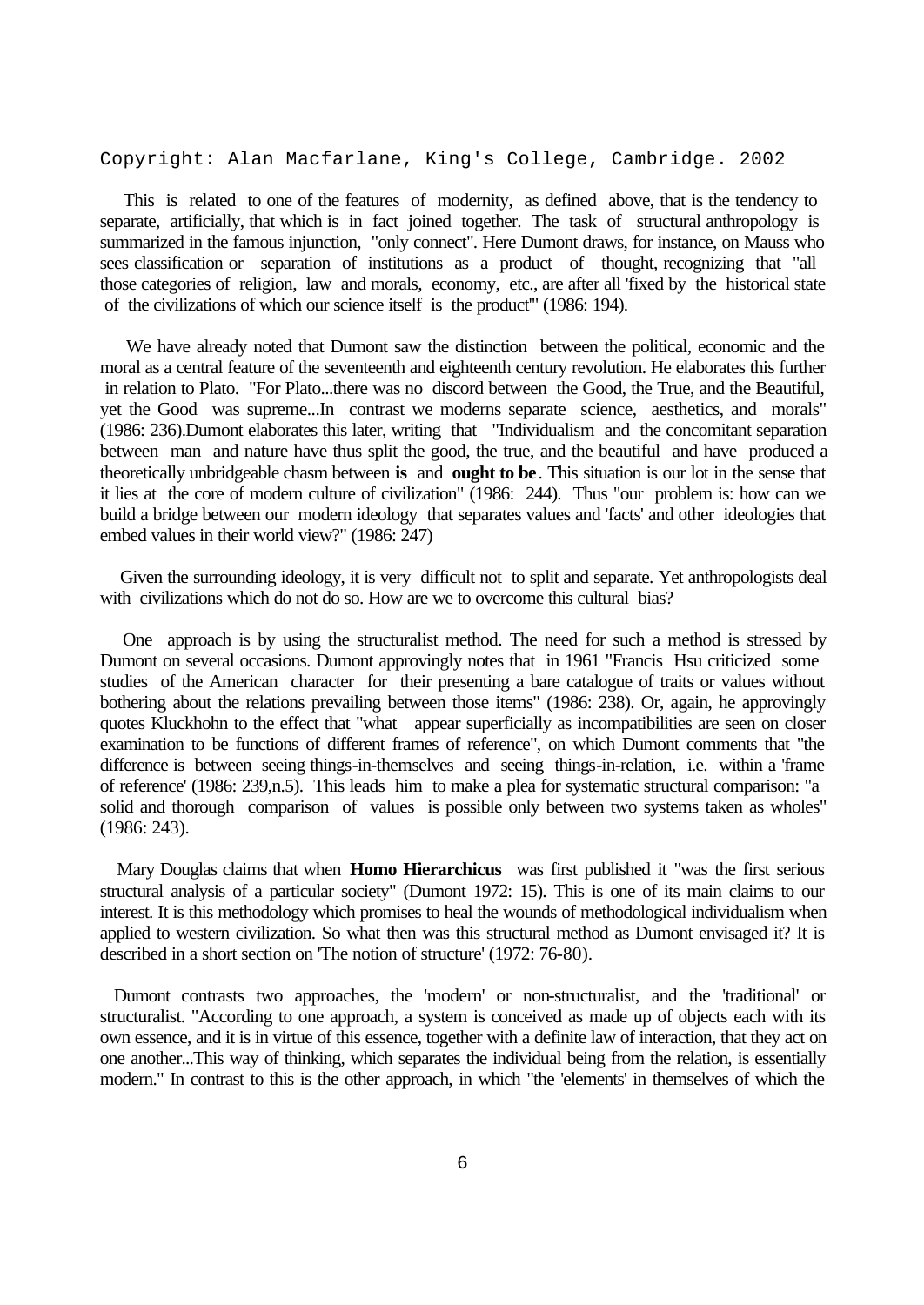Copyright: Alan Macfarlane, King's College, Cambridge. 2002 system seems to be composed are disregarded, and only considered as the product of the network of relations; this network would then constitute the system" (1972: 77). Dumont wishes to base his analysis on the second approach. "We shall speak of structure exclusively in this case, when the interdependence of the elements of a system is so great that they disappear without residue if an inventory is made of the relations between them: a system of relations, in short, not a system of elements" (1972: 78). This latter approach is particularly suitable for the analysis of India, for there "we have the good fortune to find ourselves faced with universe which is structural to a very high degree" (1972: 78).

 Dumont makes large claims for this method. "This introduction of the idea of structure is the major event of our times in social anthropology and sociology....After a long period dominated by a tendency which led to atomization, the essential problem for contemporary thought is to rediscover the meaning of wholes or systems, and structure provides the only logical form as yet available to this end " (1972: 78). This method is the one that he uses to analyze Indian civilization and which he later aims to apply in his study of the West.

 The questions which Dumont poses, concerning the very nature of modern civilization and its origins, are important ones. His methodology, advocating the comparative and structural approach, looks promising. What then of his answer to his questions?

## **The answer**

 In the work of some writers, notably Max Weber, we accept inconsistencies and contradictions as a price for the great span and complexity of the answer they are providing. Yet in the case of Louis Dumont, we find that the answer he gives to the central question he asks is so inconsistent and equivocal that we are puzzled that he did not see this himself and comment on it. What I mean can most easily be shown if we compare the answer given in two books, written over roughly the same period though published six years apart, parts of the first one being reprinted in the middle of the second.

 Very roughly, the answer to the question in **From Mandeville to Marx** is that the change from 'Ancien Regime' to 'Modern', from hierarchy to equality, holism to individualism, occurred in the period between the middle of the seventeenth century and the middle of the eighteenth.

 In this work, Dumont saw the central revolutionary shift in a similar way to Polanyi, in other words the separating out of economics. The problem now is the "carving out of a separate domain..**economics, the economy**" (1977: 33). He saw this as occurring fairly late. The "birth registration of the new category" is the publication of Adam Smith's **Wealth of Nations** in 1776 (1977: 33). In order for this 'separate domain' to emerge, economics had to be established as a 'system' with its own laws, free of religious, political and other constrictions. In India this 'freeing' of the economy from the political never occurred (1977: 34).

 After a brief consideration of Quesnay, Dumont leaps backwards half a century to Locke, and particularly his **Two Treatises of Government**, written in 1679-81. Locke, for Dumont, represents the new and modern world: "holism is superseded and individualism reigns supreme" (1977: 47). For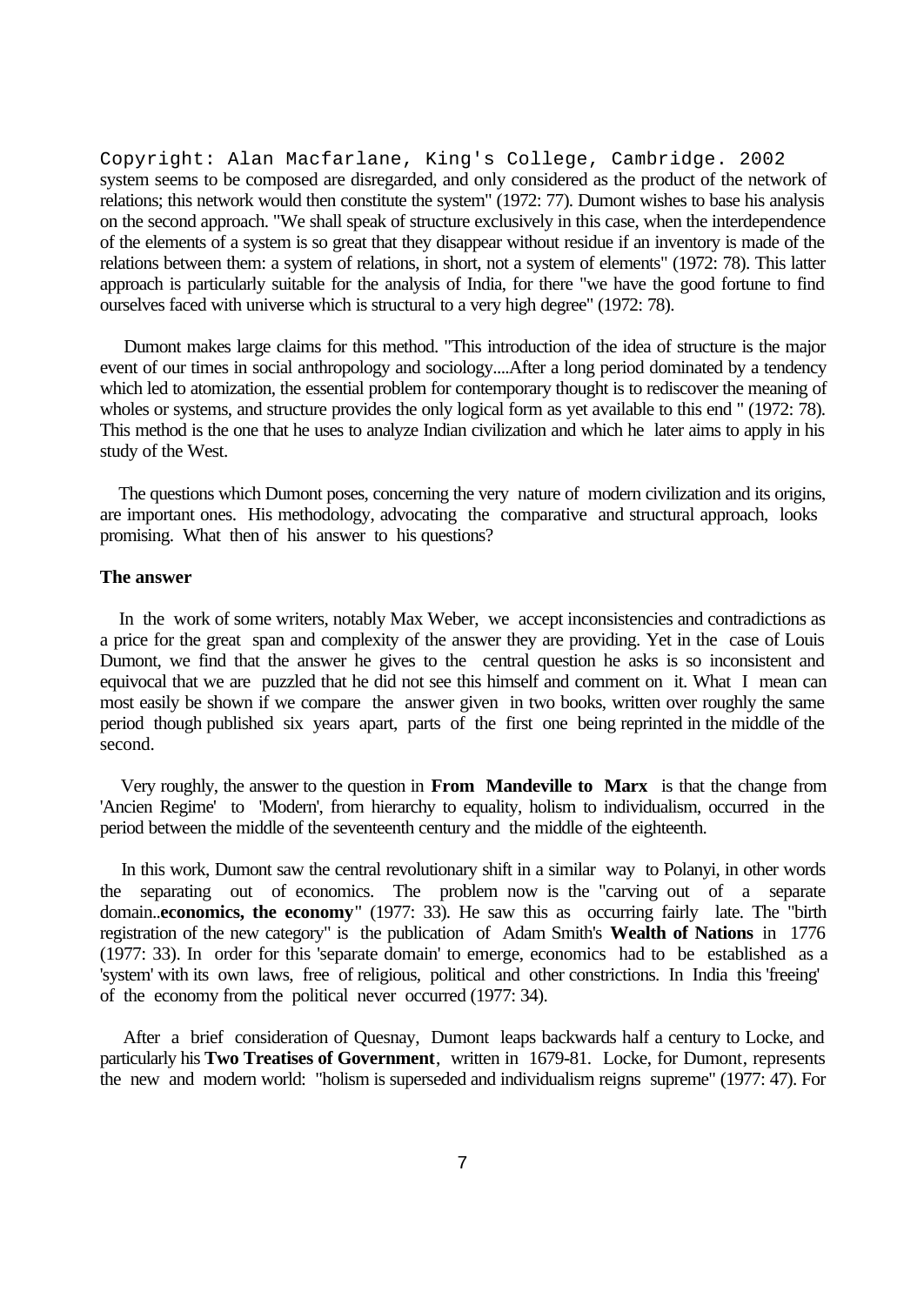Copyright: Alan Macfarlane, King's College, Cambridge. 2002 Dumont, "it is easy to see...that the 'political' treatises of Locke register the baptism of private property..." (1986: 10).

 Dumont sees Locke as a revolutionary thinker, attacking the older and 'traditional' views of Filmer and others. "In contradistinction to Filmer's traditionalism, Locke's innovation stands crystal-clear before our eyes" (1977: 48). What is the new and revolutionary view? "As for men, there is among them no inherent difference, no hierarchy; they are all free and equal in God's eyes..." (1977: 49) Or, again, he writes, "I take, in effect, the polemics against Filmer as marking a transition, a watershed between holism in the past and individualism in the future...More precisely, the view is that Locke's exposition is highly symbolic of a clash between two ideologies that were predominant, the one in the past, the other in the future" (1977: 59). No longer is there subordination, encompassing. The individual and economics have been set free.

 Dumont is probably right about Locke's 'modernity'. Yet in accepting Macpherson's interpretation in **The Political Theory of Possessive Individualism** as the basis for his analysis, Dumont is forced to distort history (1977:51-2). In fact, a more plausible view is that Locke was maintaining earlier English views against the 'revolutionary' Filmer, who was trying to bring in the Continental views of patriarchal and absolute government.

 As for the origins of this 'modernity', Dumont can go no further back than Hobbes. He writes that "...when justice is derived from property, we are obviously at the antipodes of medieval thought. The conception of justice as arising, not from the idea of the whole and of ordered relationships within it, but rather from the individual in whatever aspect, is strikingly modern. This innovation stems from Hobbes and was to be accepted by Hume, so it deserves to be called British" (1977: 51-2).

 As for why Hobbes should have invented such a revolutionary view, we are not told. Instead, the assertion of modernity and the striking size of the change are again emphasized. "Possession is not a historically transient accident of a permanent phenomenon called individualism; on the contrary, it is in the guise of possession of property that individualism raises its head, knocks down any remnant of social submission and ideal hierarchy in society, and installs itself on the throne thus made vacant...economics as a 'philosophical category' represents the acme of individualism and as such tends to be paramount in our universe" (1977: 53-4).

 Yet even Locke had not fully inaugurated the unqualified supremacy of individualism. For this to occur, morality and economics needed to be separated and this Dumont largely attributes to the Netherlands writer, Bernard Mandeville who settled in London and re-published his early poem the **Grumbling Hive** in 1714, and further expanded it in 1723 as a book entitled **The Fable of the Bees; or, Private Vices, Publick Benefits**. The book put forward the argument that the individual was free, that society is constituted of self-seeking individuals, that economics has a morality of its own and has no need to be controlled by an external ethical system. According to Dumont, "he severed the moral norm, together with religion, from the sphere of actual life, thus no doubt paving the way for Kant" (1977: 77)

There is, Dumont argues, a continuity with Hobbes and Locke, but Mandeville has gone one stage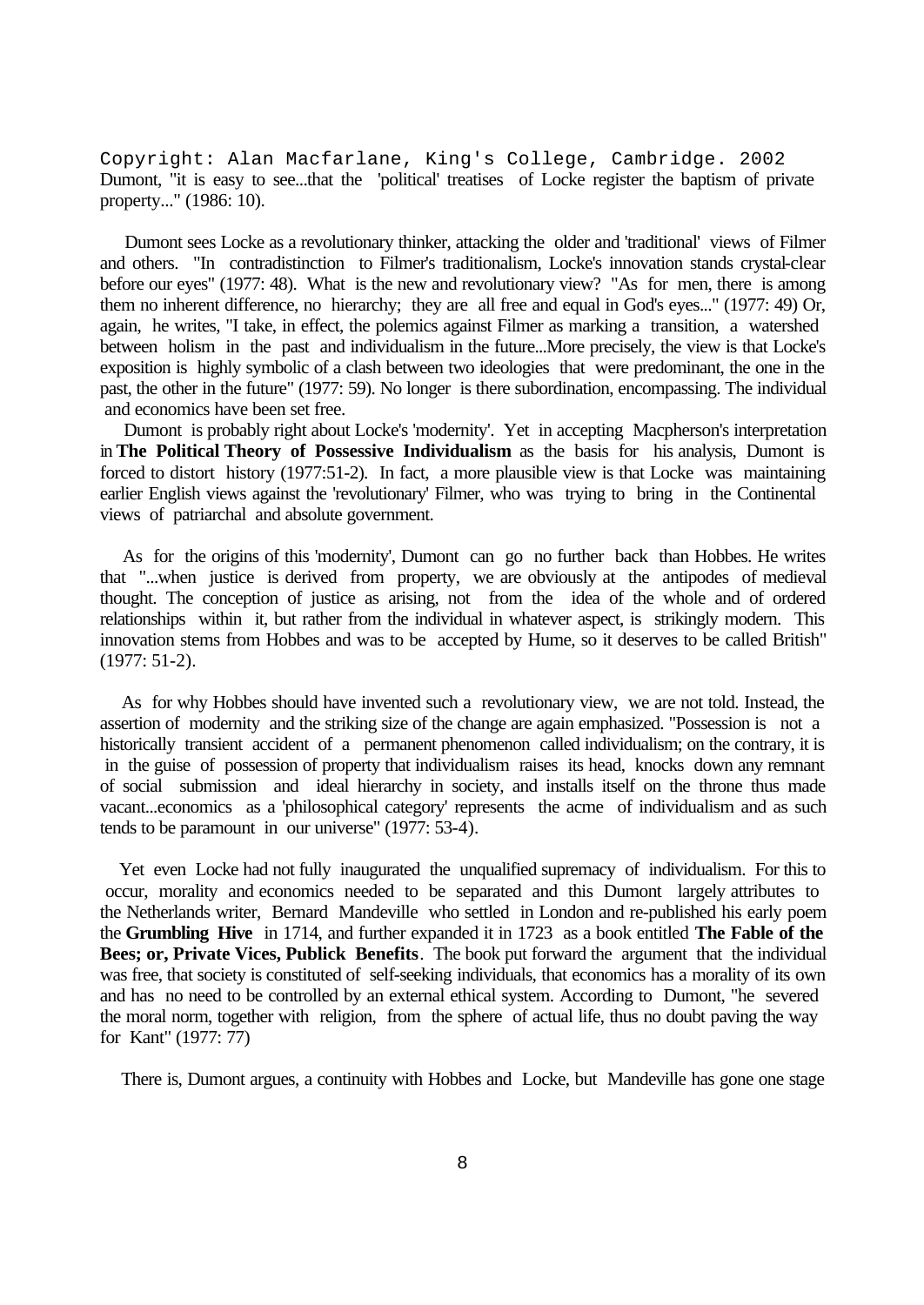Copyright: Alan Macfarlane, King's College, Cambridge. 2002 further by establishing the "primacy of the relations to things over the relations between men..." This, Dumont claims, "is the decisive shift that distinguishes the modern civilisation from all others and that corresponds to the primacy of the economic view in our ideological universe..." (1977: 81).

 For Dumont, Adam Smith is the summation and formalization of these trends. Although he based himself on Petty, Locke, Mandeville and others, he is still, as Marx had called him, the "Luther of political economy" (1977:84). "The birth of economics actually implies a shift in primacy ...from the relations between man to the relations between men and nature or rather between **man** (in the singular) and things" (1977: 104-5). According to Dumont, Smith elevates the individual; "we see here the elevation of the individual subject, of man as 'self-loving', labouring-and- exchanging, who through his toil, his interest, and his gain works for the common good, for the wealth of nations" (1977: 97).

 Thus the rise of economics and the rise of individualism are, for Dumont, two sides of the same coin. In this process, the rise of private property is synonymous with individualism and economics. "I conclude that the rise of economics, i.e. the shift in value from one kind of relation to the other, and the full accession of the modern Individual...are solidary aspects of one and the same phenomenon...we are those who have with Locke, enthroned private property in the place of subordination...have turned our backs on the social whole..." (1977: 106).

 As to why this separation out of the individual should have occurred, Dumont appears to assume that it was the inevitable result of certain economic and intellectual developments. It was the result of increasing wealth and the market, which substituted the relation of persons to things for the relation of persons to persons as the most important basis for life. It was also the result of intellectual developments, a growing 'rationality' and tendency to separate spheres. Dumont assumes it as inevitable, as his sub-title proclaims, 'The Genesis and Triumph of Economic Ideology'.

 This answer, locating the triumph of individualism in the eighteenth century, is repeated as the chapter 'Genesis,III' in his book **Essays on Individualism**. But the thesis is now placed beside two long essays entitled 'Genesis I' and 'Genesis II'. These tell a rather different story. They argue that the themes of individualism and equality have a much longer history.

 At first, it looks as if Dumont is arguing that the roots of 'modernity' lie in Christianity. Given his specification of western Europe as the birth place of this new social formation, this is not implausible and indeed he makes some suggestive remarks along the same lines as those of Tocqueville and Weber.

 Thus he writes that there "is no doubt about the fundamental conception of man that flowed from the teaching of Christ: as Troeltsch said, man is an **individual-in-relation-to-God:** for our purposes this means that man is in essence an outworldly individual." There is, Troeltsch says, 'absolute individualism and absolute universalism' in relation to God". Likewise, "For the moderns, under the influence of Christian and Stoic individualism, natural law, as opposed to positive law, does not involve social beings but individuals..." (1986: 27, 30,73).

 Yet Dumont is also eager to stress that there is a wide gap between this early individualism and what he considers to be the revolutionary achievement of later centuries. "To state the thesis in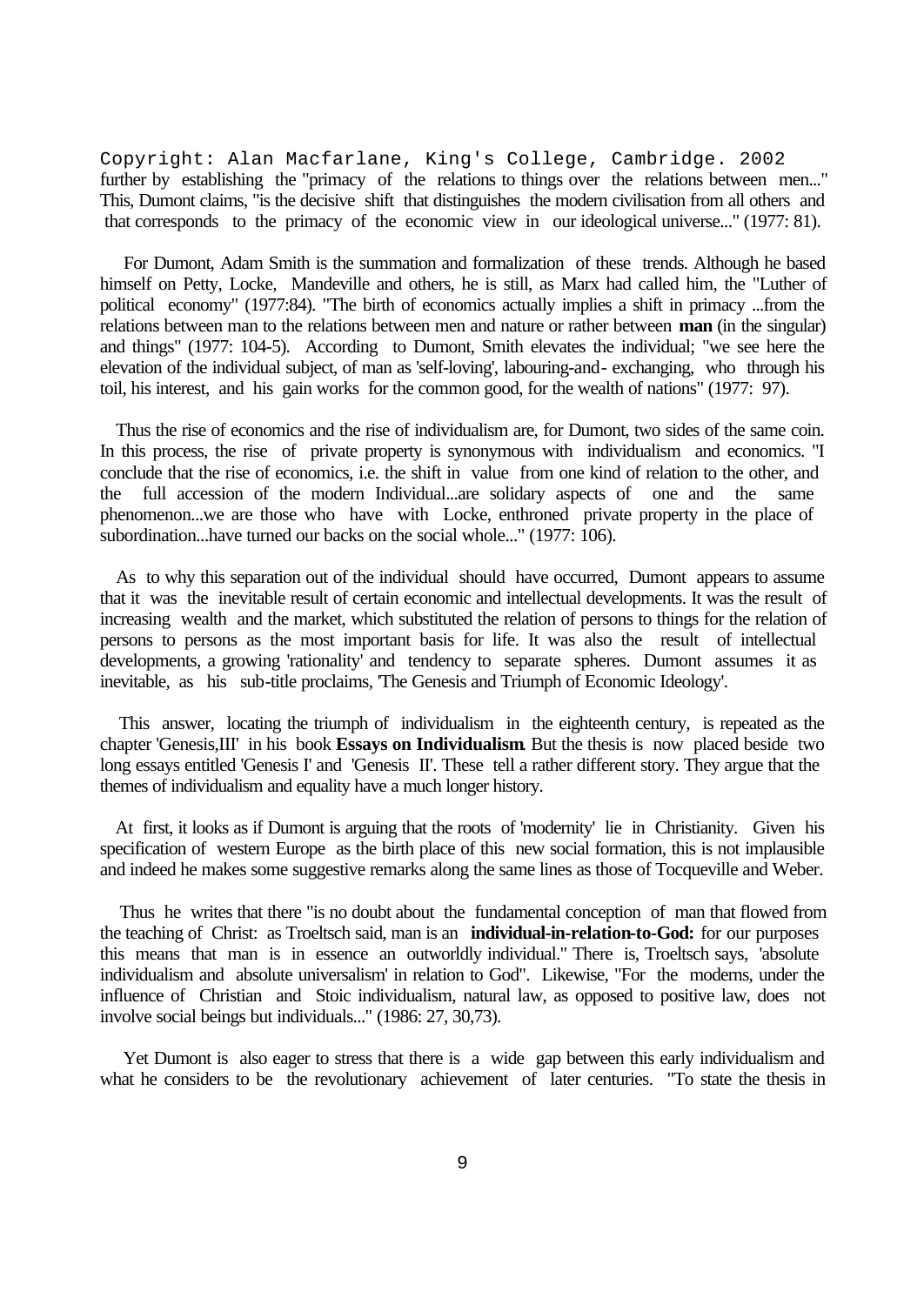Copyright: Alan Macfarlane, King's College, Cambridge. 2002 approximate terms, I submit that something of modern individualism is present with the first Christians and in the surrounding world, but that it is not exactly individualism as we know it. Actually, the old form and the new are separated by a transformation so radical and so complex that it took at least seventeen centuries of Christian history to be completed..." (1986: 24).

 This hesitancy as to whether Christianity really constitutes the key, may partly arise from the fact that Dumont must have been faced with the well known problem that Christianity, in itself, was not enough. There is there the problem of how Christianity was adapted and changed in Eastern Europe and Byzantium. There is also the well-known compromise between Christianity and 'Ancien Regime' tendencies in much of mainland Europe from the twelfth century, emphasized at the Counter-Reformation. Certain tendencies in Christianity are perfectly compatible with a world which Tocqueville had exquisitely anatomized as hierarchal and holistic.

Some such realization may have led Dumont to present a rather

different interpretation, which is nowhere explicitly stated as such, but could be summarized as the Weberian argument that it was not Christianity as such, but a variant, namely Protestantism and Puritanism, which stood at the birth of the modern world. Thus we find Dumont writing that far from the later seventeenth century being the birth-place of the modern, the set of values and ideas of this kind had already been set in motion at the Reformation by Luther and Calvin.

 Dumont writes that in Luther's work, "we are confronted with the overthrow of the holistic view, the sudden transition from the hierarchical to the individualistic universe...The root of the matter is perhaps to be found in a central sentiment: their quality as Christians makes all men equal and, so to speak, sets the whole of the human essence in each of them" (1986: 78-9). Dumont approvingly quotes Thomas Mann on Luther's role in separating politics from religion. "Out of the liberty and sovereignty of the Germans Luther made something accomplished by turning them inward and thus keeping them forever out of the sphere of political quarrels. Protestantism has deprived politics of its spiritual goad and has made it a practical matter." (1986: 144).

 Reinforcing Luther was Calvin: "with Calvin...The field is absolutely unified. **The individual is now in the world, and the individualist value rules without restriction or limitation.** The in-worldly individual is before us. " Here Dumont acknowledges that this idea "is present in every page of Troeltsch's chapter on Calvin" (1986: 53).

 Yet, having pushed the timing of the revolution to individualism back by over one hundred years, Dumont wavers again, for an examination of medieval philosophy, and particularly the work of the English philosopher William of Ockham, suggests that much of what Hobbes and Locke and their followers were saying was already present in the first half of the fourteenth century.

 Dumont starts by claiming that "William of Ockham, the great Franciscan scholastic of the first half of the fourteenth century, must be mentioned as being the herald of the modern turn of mind" (1986: 63). He argues that Ockham dissolved Aquinas' concept of the primacy of the whole, and is "the founder of positivism and subjectivism in law, and all this, as will be clear, means a tremendous inroad of individualism" (1986: 63). In Occam's work "we witnessed the birth of the individual in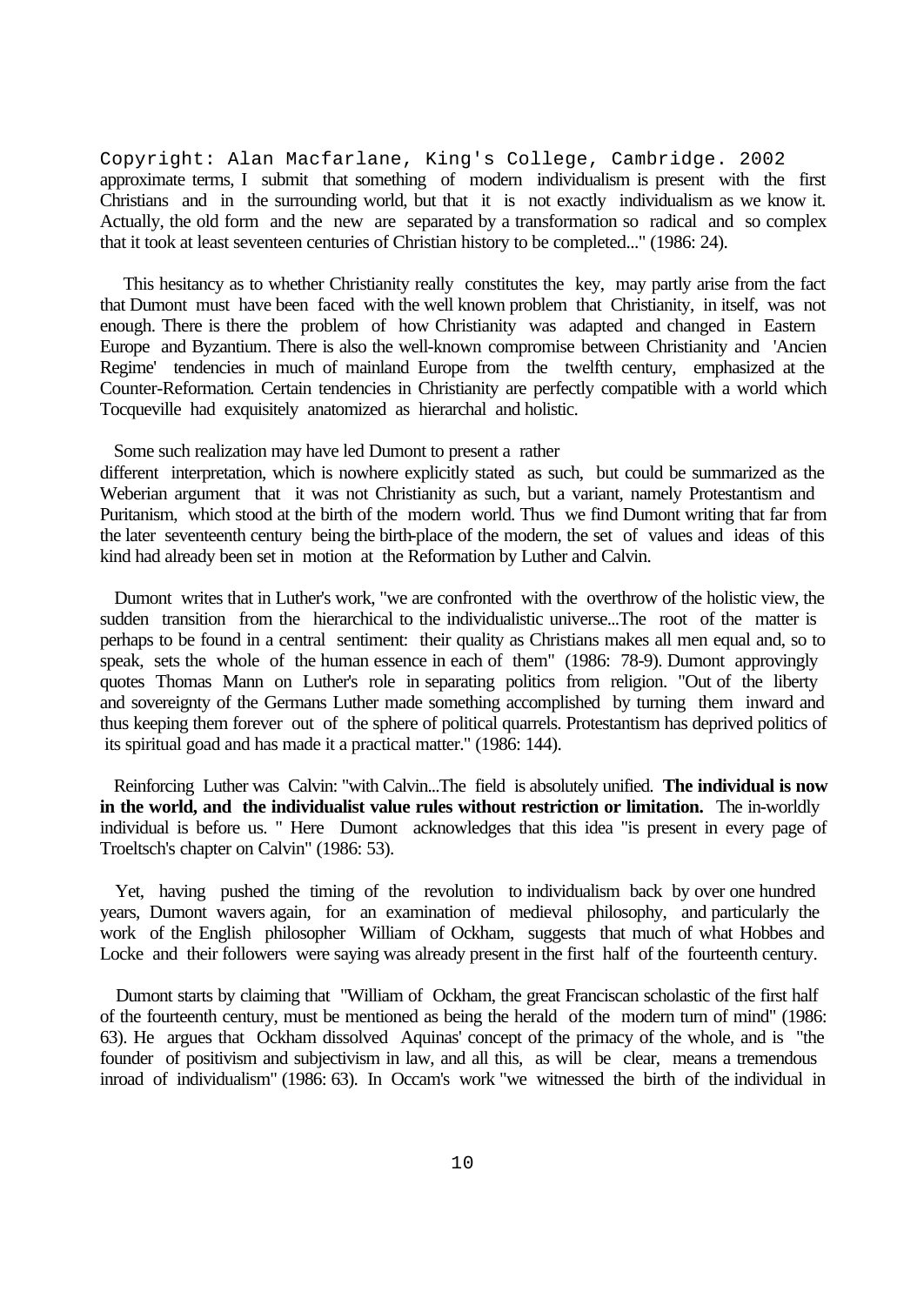Copyright: Alan Macfarlane, King's College, Cambridge. 2002 philosophy and jurisprudence...when the notion of 'right' is attached, not to a natural and social order, but to the particular human being, he becomes an individual in the modern sense of the word" (1986: 65). Dumont continues that Occam's "intention was to restrict the juridical sphere, but he thereby made it independent and, his individualism and positivism playing their part, more absolute and compulsive than it had ever been" (1986: 65,n.8) Dumont concludes that the great transformation has, implicitly at least, been made: Ockham "does presage the notion of popular sovereignty and the political contract. In general, and on the social level proper, it is clear that the commonwealth has evaporated, the vacuum having been filled with the freedom of the individual...Implicitly we have left the **Gemeinschaft** for a **Gesellschaft**" (1986: 66).

 Now it might be possible to reconcile these contradictory arguments by saying that Dumont was arguing that different strands of 'modernity' developed at different times; that religious individualism developed first, then political individualism, then economic individualism. Yet he never clearly states this and indeed it goes against the grain of his holistic method, which posits that different parts of a society are closely linked. With such an holistic axiom, the changes should not have been disconnected and separated by hundreds of years. Or again, it might be that Dumont separated attitude and ideology from the political and economic institutions and suggested that both had to change before modern individualism emerged. This might allow them to change at different times. Yet this again, is an uncomfortable argument for a structural and holistic theorist.

 Or again we could attribute the contradictions in the argument to Dumont's deepening historical knowledge. Whereas in **Homo Hierarchicus** and **From Mandeville to Marx**, Dumont followed the conventional wisdom and particularly the views of Karl Polanyi, with his dating of the 'Great Transformation' in the eighteenth and nineteenth century, as Dumont read more into Reformation, Medieval and Early Christian history, he began to see much more continuity. This seems to be the solution Beteille favours when trying to reconcile what he also sees as a basic contradiction.

 Beteille points out that "The more closely one examines the old order in the West the less plausible the argument appears that it knew nothing of equality as a value" (1983: 43). This is something that led to difficulties for Dumont. "For the more closely he examines the Western past, the less sharp appears its contrast with the Western present. In his recent study of ideology in the West we are told that 'individualism was a characteristic of Christian thought from the start'; a rather far cry from the assertion in **Homo Hierarchicus** that traditional societies know **nothing** of the individual" (Beteille 1983: 47).

 Yet the interpretation which suggests that Dumont changes his views on the basis of increasing knowledge does not fit with the chronology of his writing, for while **Mandeville to Marx** was written in the years to 1974, the themes of 'Genesis,I' was originally worked out in 1975 and the piece about William of Ockham was first published in 1965.

 Rather than interpreting this set of contradictions as evidence that Dumont seems to have been holding two sets of ideas in parallel in his mind without noting their inconsistency, it seems likely that he may have been making that very distinction between ideology (mind) and society/economy (matter) which he elsewhere rightly condemns. (thank to S.G) Whichever is the more accurate explanation, there is a tension and contradiction in his thought.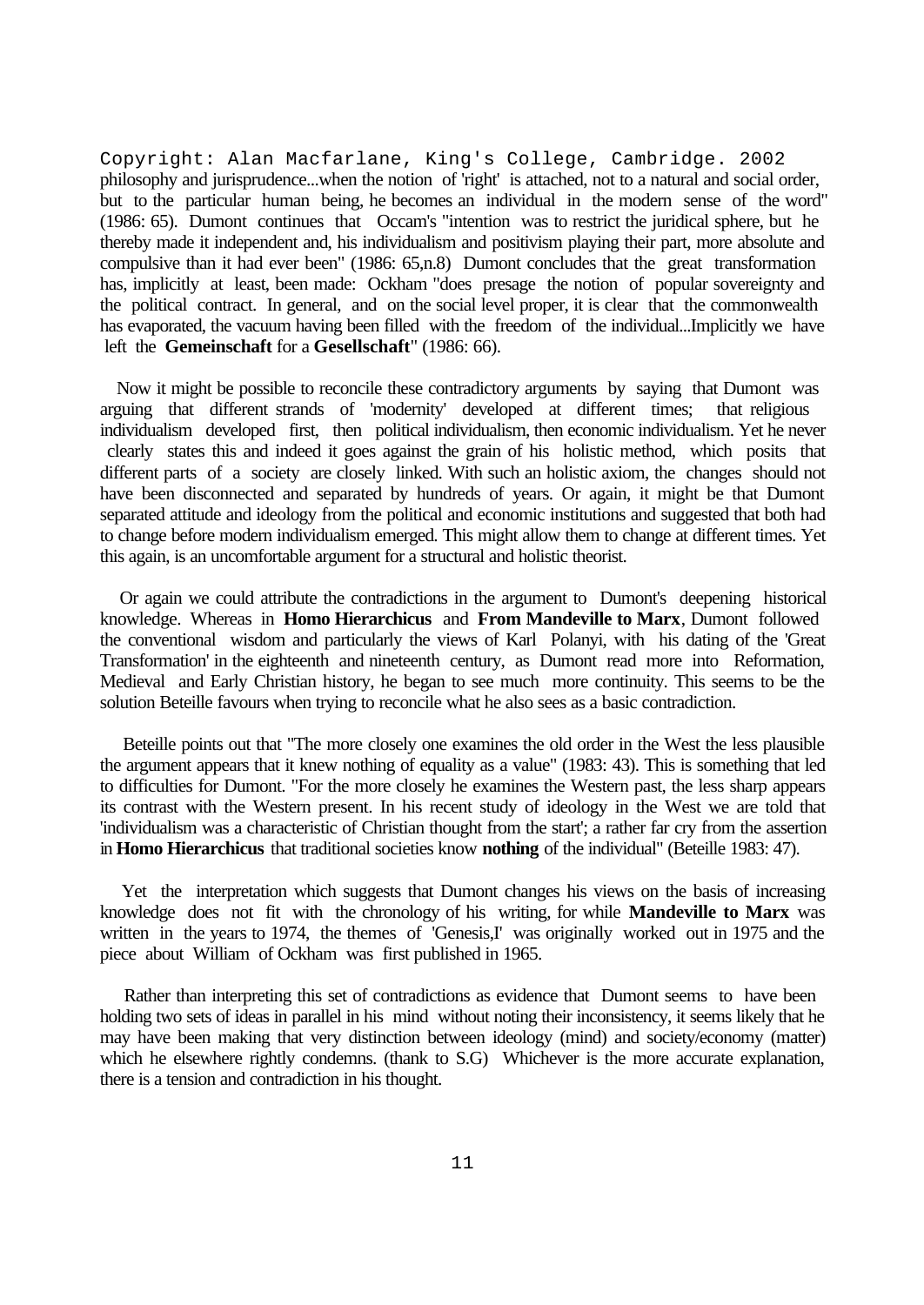Copyright: Alan Macfarlane, King's College, Cambridge. 2002

## **Dumont on Marx**

 Approximately one third of **From Mandeville to Marx'** is devoted to Marx. He is clearly important in Dumont's comparative work. Yet the inconsistencies and ambivalences in Dumont's thought may help to explain why his treatment of his most important author is so odd.

 One aspect of this peculiarity is Dumont's irritation with Marx. This partly arise from the fact that Dumont may have believed that Marx went through a similar set of doubts as himself. Having established a clear framework whereby capitalism and feudalism were very different, just as Dumont's 'modern' and 'traditional' were very different, and having established a nice clear 'watershed' in the sixteenth century, Marx's later research and writing began to break down this classification. Like Dumont, he began to find that the roots of the modern were much more ancient than he had supposed. Indeed, he began to discard his own earlier message, by arguing that rather than being opposed, feudalism and capitalism were based on a deep structural similarity, which separated them off from 'classical' societies.

 Dumont's irritation was compounded by the realization that if Marx was right in his later arguments, then the half of Dumont's thesis which followed Polanyi in assuming that the 'Great Transformation' occurred after the English Civil War, was wrong. Marx had to be shown to be mistaken. Dumont's task may have been made more difficult in that, implicitly, he accepts much of the revisionist thesis.

 In his last years Marx spent some time "working on pre-bourgeois agricultural societies". According to Dumont, this led him to a horrible blunder. Marx began to see too much continuity between pre-capitalist and capitalist formations. Feudalism, for instance, showed signs of those features which, according to Dumont, were not to be invented until the seventeenth century at the earliest. Dumont quotes Marx as follows: "The domination of private property begins altogether with (feudal) land possession, it is its basis...(and finally)...it was necessary that this appearance should be suppressed; that property in land, being the root of private property, should be engulfed completely in the movement of private property and should become a commodity" (1977: 183).

 Now Dumont is embarrassed by this revised view which, if correct, would undermine his argument. For Dumont accepts the 'great transformation' from a 'traditional', 'feudal', 'communal', 'hierarchical', 'holistic' society to a 'modern', 'egalitarian' , 'individualistic' society took place in the seventeenth and eighteenth centuries. He therefore tries to sweep away Marx's later thoughts as a mistaken aberration. "This is reductionism; it is the assertion that continuity is more important than discontinuity. The assertion is emphatic, hurried, and harsh, because it is weak" (1977:183).

 Dumont is aware of the potentially devastating effects of Marx's revised view. Marx is arguing that feudal property in land was not political, it was economic, it was "the root of private property." Dumont has to refute this. "The trouble is that the relation thus posited is simply not true.'Private property' here means private property in the modern, bourgeois, capitalist sense; one can hardly speak of property in land in any precise way in feudal times...The assertion of continuity, wiping out or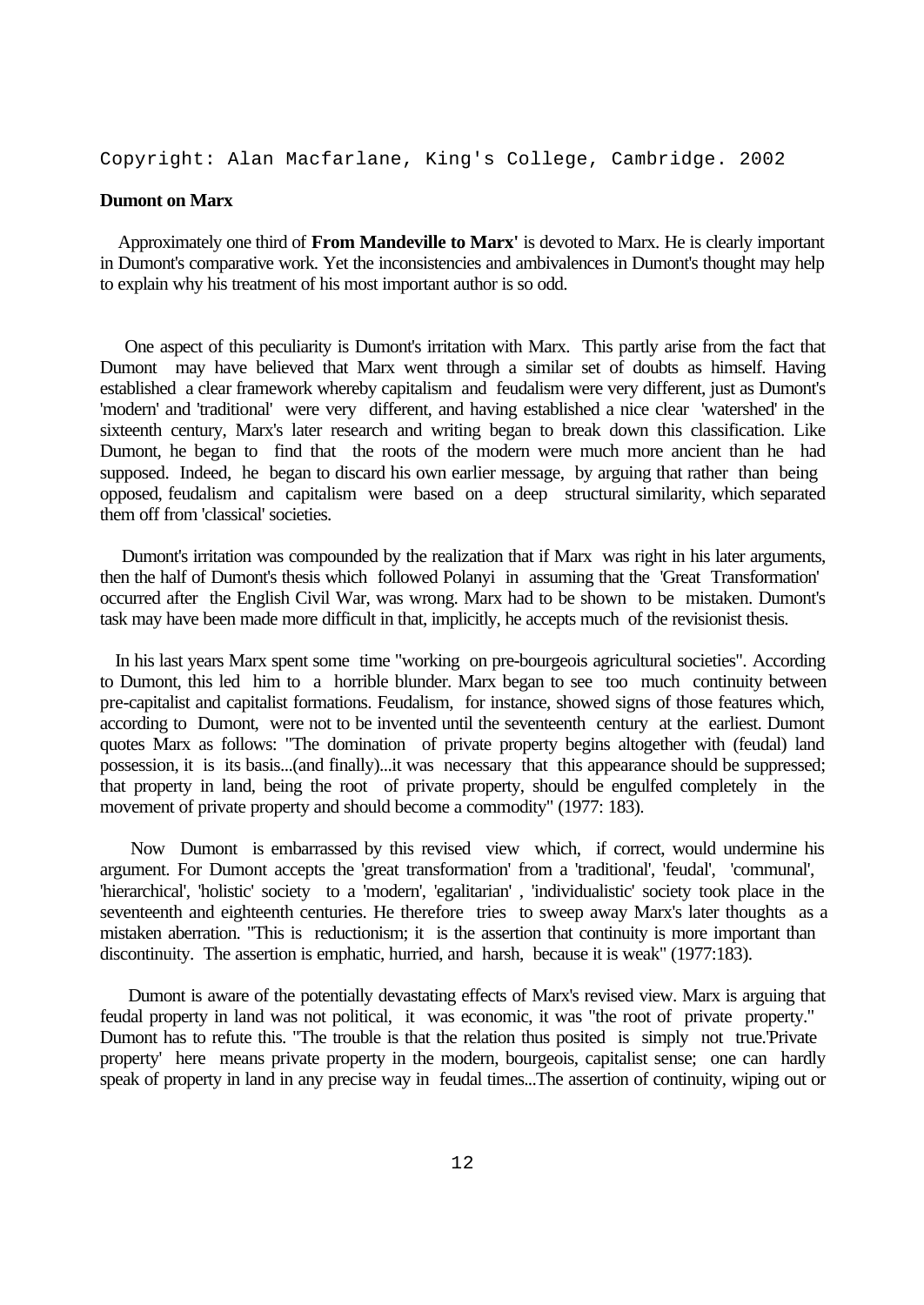Copyright: Alan Macfarlane, King's College, Cambridge. 2002 belittling the fine insights of Marx, is arbitrary and wilful. It covers up a yawning chasm. The truth of the matter is that 'private property' is separated from feudal 'property', so called, by a revolution in thought and in deed, and Marx knows it pretty well..." (1977: 184). Dumont cannot leave it at that, and stresses again that Marx must have been mistaken. "I insist on this point because it is of the utmost importance regarding the Marxian and Marxist broad conceptions of history. For reasons that are not far to seek, a discontinuity that is obvious to us, and that was already quite notable for Marx himself, between prebourgeois and bourgeois society is submerged, leading to the facile generalisations of essentially bourgeois concepts to the rest of history" (1977: 184).

 Thus what Dumont totally rejects is Marx's late arguments where he was on the same side as Maine and Weber, in arguing that the 'watershed' does not lie in the transition from feudal to capitalist (parallel to that between 'holistic' to 'individualistic') in the sixteenth to eighteenth centuries, but rather that the divergence had begun long before in 'feudalism' itself.

 Equally curious is the fact that Dumont appears totally to misinterpret Marx's basic methodological position. Dumont states that he proposes to test the thesis that "Marx is essentially individualist". This is contrary to the "accepted view that Marx was one of the founders of sociology" (1977: 113). Dumont spends a number of pages trying to support this view, concluding that "all that we have seen until now shows Marx adopting a predominantly individualistic view of man - I mean a view according to which humanity is embodied in each particular human being" (1977: 128).

 Several reviewers and critics have objected to this interpretation. For instance, Ryan writes, "In calling Marx an 'individualist', he presumes a distinction which Marx...wished to deny" (1978: 201). Basically the same point is made by Morris who describes Dumont's interpretation as "perversely misleading" (1991: 73).

 Since this is such an important issue, let us look a little more closely at what Marx himself wrote. His basic premise would appear to be that human individuals are not, in their essence or 'natural' (i.e. pre-capitalist) state self-contained and isolated 'individuals'. Self-contained 'individuals' are how we encounter people when we see them in capitalist society, he argues, but an analysis of history shows that they were originally (and should be, hence the tension) **social** beings: "the essence of man is not an abstraction inherent in any particular individual. The real nature of man is the totality of social relations" (1961: 83) As McLellan notes, Marx speaks of the original, unalienated, human being as "total" or "all-sided" (1975: 36).

 Marx returns again and again to the theme that individuals are not separate and autonomous, and hence that a society is not merely a collection of separate individuals. "Society is not merely an aggregate of individuals; it is the sum of the relations in which these individuals stand to one another" (1961: 110), or again "It is above all necessary to avoid postulating 'society' once more as an abstraction confronting the individual. The individual is a **social being**." (1961: 110,91).

 Dumont quotes this three times in one paragraph. Twice he substitutes a 'the' for an 'a' before 'social being', ad once quotes it as 'a social being'. This curious ambivalence in translation prepares us for Dumont's argument that when Marx writes that "the individual is the social being" he does not just mean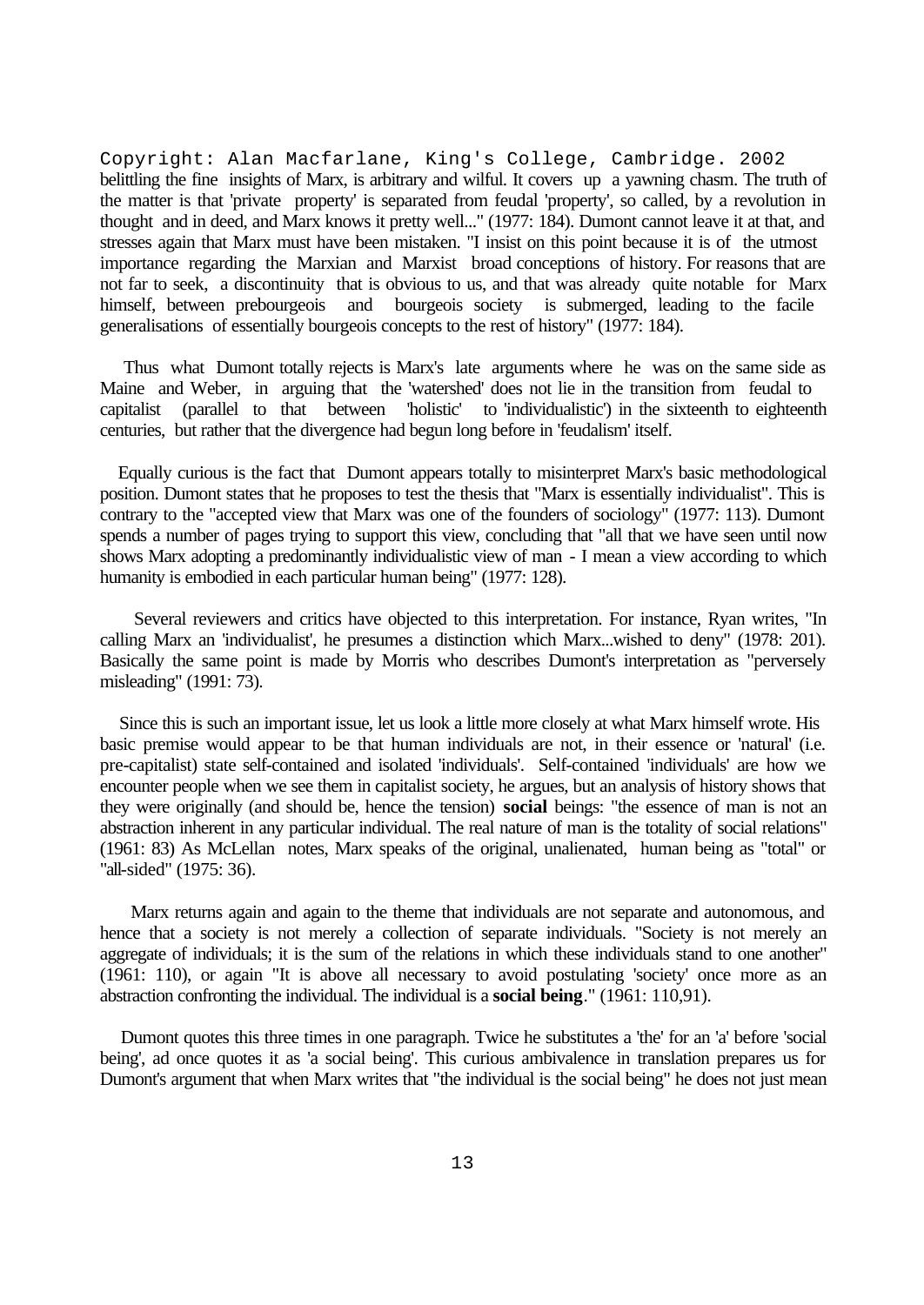Copyright: Alan Macfarlane, King's College, Cambridge. 2002 that, but also that "In each particular man is found the human totality". This gloss by Dumont, allows him to continue "In short, it is a matter of the Individual, in our sense of the term." (1977: 131). Is that really what Marx meant?

 An alternative interpretation would be that he meant is that 'natural' man, before the alienation of capitalism, is precisely **not** an individual. He (or she) is not a self-contained individual but a point or node in a network of social relations which spread out from himself. For example, Marx contrasts men and animals and reduces the difference to the fact that "the animal has not **relations** with anything, has no relations at all. For the animal, its relation to others does not exist as a relation" (1961: 86). Or again, he praised Fuerbach as follows: the great achievement of Fuerbach is "to have founded **genuine materialism** and **positive science** by making the social relationship of 'man to man' the basic principle of his theory" (1961: 85). 'Natural' man, Marx believed, was blended in with other men; individual identities were only a recent phenomenon, a product of a particular (bourgeois-capitalist) mode of production: "Man only becomes an individual by means of the historical process. He appears originally as a generic being, a tribal being, a herd animal" (1964: 36, see also 96).

 In the earlier modes of production (or socio-economic formations) the individual is therefore still one with his physical environment and with his fellow men: "among hunting peoples, or in the agriculture of Indian communities" there is "common ownership of the means of production...the individual has not yet severed the navel-string which attached him to the tribe or community..." (1961: 130) The essence of man is the "sum of productive forces, capital, and social forms of intercourse..." (1961: 71). The separation off of this natural relationship is the result of the historical process; the complete stripping away of all ties, either to the natural world or to other human beings is the final achievement of the capitalist form of production. The way in which labour is regarded in modern economic systems, Marx argued, "presupposes the separation of labour from its original intertwinement with its objective conditions..." (1973: 515), such conditions being the land, sea and so on. In modern bourgeois society the individual does not retain the part of himself which his labour creates, the use value; he only produces so that he may exchange, "the individual has an existence only as a producer of exchange value, hence...the whole negation of his 'natural' existence is already implied..." (1973: 248). He is not conceived of as **merely** an individual worker, an exchanger of his labour, a view of him which Marx rejects as merely an impoverished vision created by the capitalist ideology. (1961: 176,9).

 Now the curious interpretation of Marx as an individualist reveals a good deal about the extreme nature of Dumont's thought. If Marx looks like an individualistic thinker from where Dumont stands, we gain some picture of how far towards the holistic end of the continuum the author of **Homo Hierarchicus** must be.

#### **The reason why**

 If it is granted that while he raises many interesting questions, Dumont's attempt is ultimately a failure, a knot of inconsistent answers and half-truths, we are prompted to ask why this should be the case.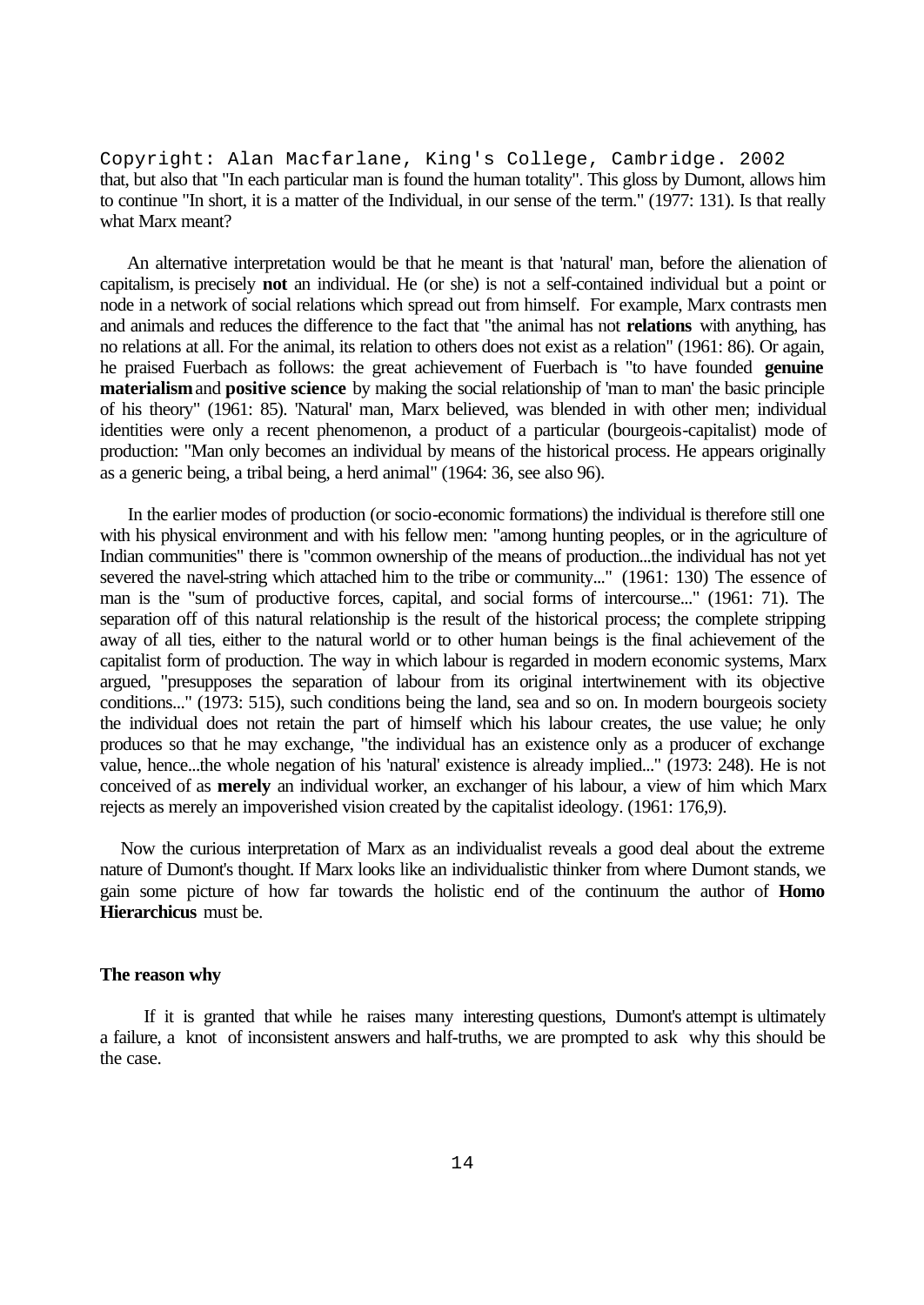Copyright: Alan Macfarlane, King's College, Cambridge. 2002 One problem lies in the original specification of the question. Despite his attack on dual classifications, to which Needham has responded (1987: ch.7), Dumont's work is ironically an excellent example of that binary turn of thought which Jack Goody analysed in relation to Levi-Strauss (1977: 4-8). This type of simple oppositional thinking has been inherited from a strand in nineteenth century sociology with its contrasts of status and contract, **gemeinschaft** and **gesellschaft**, mechanical and organic solidarity.

 In this case Dumont links his binary oppositions of sets of values to binary oppositions in space and time. In essence, his story is of the West opposed to the Rest, and the Present opposed to the Past. He took as axiomatic that the opposing sets of values were divided in space. America and Western Europe were the location of what we might call the 'Modern' set, the rest of the world civilizations were the 'Ancien Regime' set. "It should be obvious that England, France, and Germany, among others, have held, from say, the seventeenth century, a common ideology." (1977: 8). This, he argues, is an ideology which is moving towards the 'modern' or 'individualistic', in contrast to the rest of the world.

 In failing to distinguish differences within Western Europe, Dumont completely overlooks the enormous gulf which, in the 'West', separated England, Holland and parts of Scandinavia from the rest of Europe by the seventeenth century. His questions would have been much more fruitful if he had remembered his master Tocqueville's central insight, namely that Europe itself was riven by that very opposition between the two types of civilization - with most of Continental Europe as 'Ancien', at least to 1790, and England, America (and Holland) as 'Modern'(Macfarlane 1978: 166-8). Dumont's emphasis on English (and Scottish) philosophers tacitly accepts this, but differences within Europe could and should have been explored.

 Equally seriously, he lumps together the whole of 'Asia' as if the differences were insignificant. Needham notes that Dumont is rather vague about this: "There is no concise definition or illustration of the nonmodern, but Dumont seems to have in mind traditional India and such societies as those of Melanesia" (Needham 1987: 105). Yet Dumont does occasionally explicitly reveal his belief in a deep structural similarity, at least in contrast with the West, among Asian civilizations. "Regarding India and China...I am not asserting that India and China are not profoundly dissimilar. They are similar only in comparison to us. There is no doubt that traditional Chinese, Japanese, and Indian ideologies are holistic while ours is individualistic" (1977: 8-9).

 Such an approach may simplify the problem, but it tends to play down the very considerable differences of morphology between India, say, and China and the even greater and fundamental differences between Japan on the one hand and India and China on the other. As Beteille comments on this particular passage, "It may be that with most practitioners of the craft the real as opposed to the stated objective of comparative sociology is to demonstrate the uniqueness of Western civilization. Other civilizations are then sketched out as a painter might sketch out a background, to bring out with better effect what lies on the foreground. Treating other civilizations in this way does violence to their history and their living character" (1983: 48). By a curious mirror effect, by simplifying 'the Rest', this also simplifies 'the West'.

Secondly, Dumont tends to take as axiomatic a binary opposition in time. Up to the middle of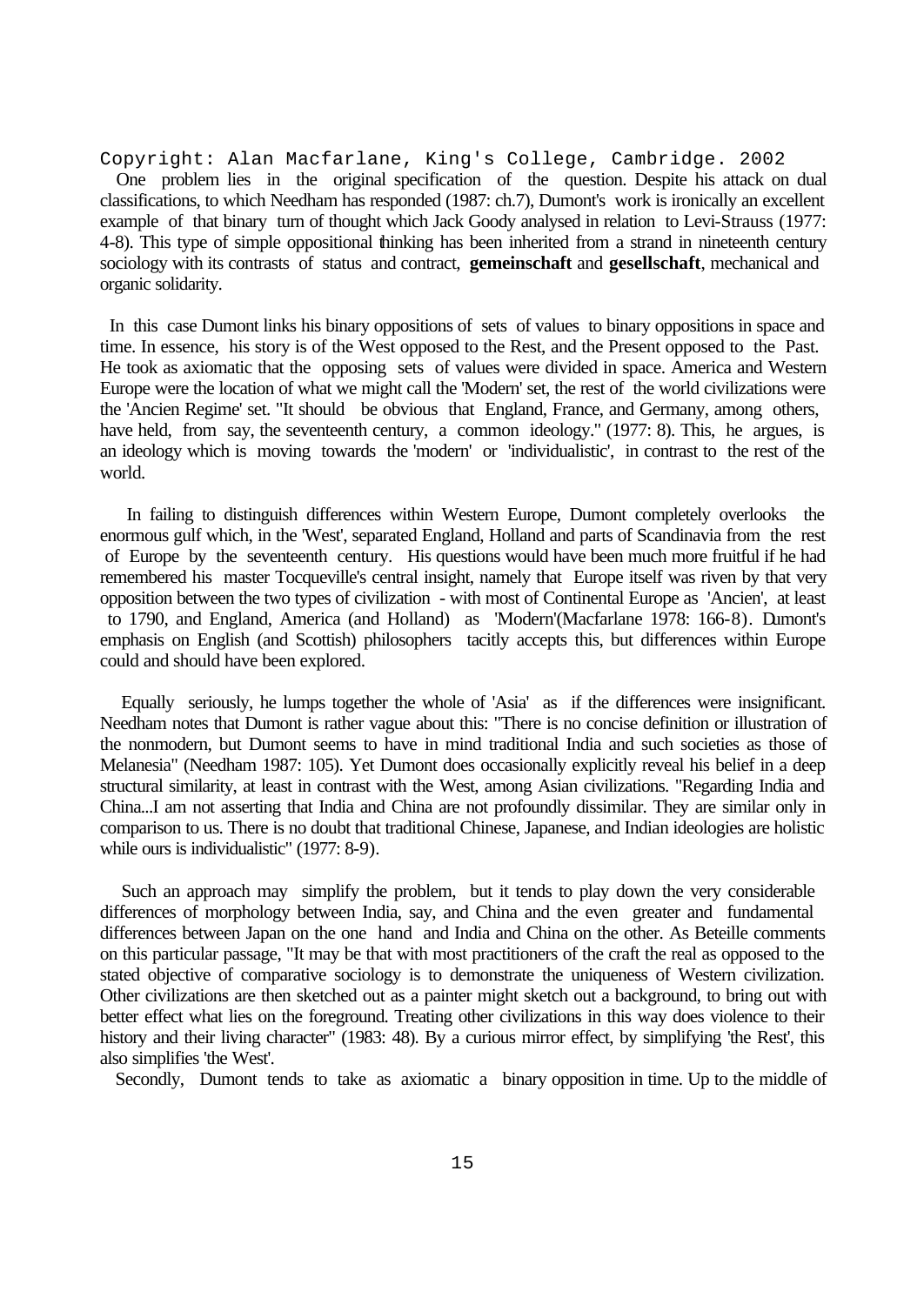Copyright: Alan Macfarlane, King's College, Cambridge. 2002 the seventeenth century, the world was characterized by 'Ancien Regime' values, then, with the work of Locke, Mandeville and Adam Smith, and new world was born establishing our 'modern' values. Early Christians, William of Ockham and others were odd islands in a sea of holism.

 This kind of binary thinking is very tempting, but it is a method of 'contrast', rather than the true comparative method which, if deployed properly, should open up many different possibilities. If, for instance, Dumont had employed Weber's methodology, with his two sets of values as 'ideal types', rather than grounding them in particular civilizations, he would have been able to contemplate much more differentiation.

 Indeed, the lumping is worse than this, for in a number of formulations it is assumed that before 'Modernity' all agrarian civilizations both in the West and the Rest, were more or less identical in the central feature of hierarchy. He writes that "among the great civilizations the world has known, the holistic type of society has been overwhelmingly predominant; indeed, it looks as if it had been the rule, the only exception being our modern civilization and its individualistic type of society" (1977: 4). Hence Dumont can phrase his central problem as to how "starting from the common type of holistic societies, a new type has evolved that basically contradicts the common conception" (1985: 94). This sounds like Sir Henry Maine in the middle of the nineteenth century: "Starting, as from one terminus of history, from a condition of society in which all the relations of Persons are summed up in the relations of Family, we seem to have steadily moved towards a phase of social order in which all these relations arise from the free agreement of Individuals" (Maine 1861: 169).

 By failing to differentiate time and space, except by simple dichotomies, Dumont loses some of the finest insights of the nineteenth century masters. Tocqueville and later Marx and Weber realized that certain core features of north west European ideology and social structure were very ancient, going back well into the Middle Ages and probably dating from that curious amalgam of Greek, Roman and German civilization. If we make the binary division co-terminus with industrialism and the expansion of the eighteenth century, as do Polanyi and Dumont, we lose this earlier insight and the strength of the long continuities in western culture..

 Thus we could see part of the failure as a result of a less than complete use of the comparative method; the comparisons are too stark and limited, contrasts rather than true comparisons. Furthermore, Dumont forgets his own insight, namely that any social formation usually contains its own antithesis, something he had illustrated so well with the World Renouncer in Hinduism. He drew attention on several occasions to this dialectical tension, writing for instance that "the very operation of individualistic values, which has let loose a complex dialectic resulting in combinations where they blend subtly with their opposites..." (1986: 17) As Beteille points out, "The attraction of Tocqueville's work lies in his refusal to be a prisoner of his own dichotomy. While he dwells at great length on the opposite natures of aristocratic and democratic societies, he leaves room for considering the contradictions within each type of society" (1983: 41).

 It may well be that this failure to follow through his idea of internal contradictions may also lead to a flawed picture of India itself. It is worth noting the reservations of several experts. Nur Yalman wrote in a generally enthusiastic review that "However, even though de Tocqueville is convincing when he writes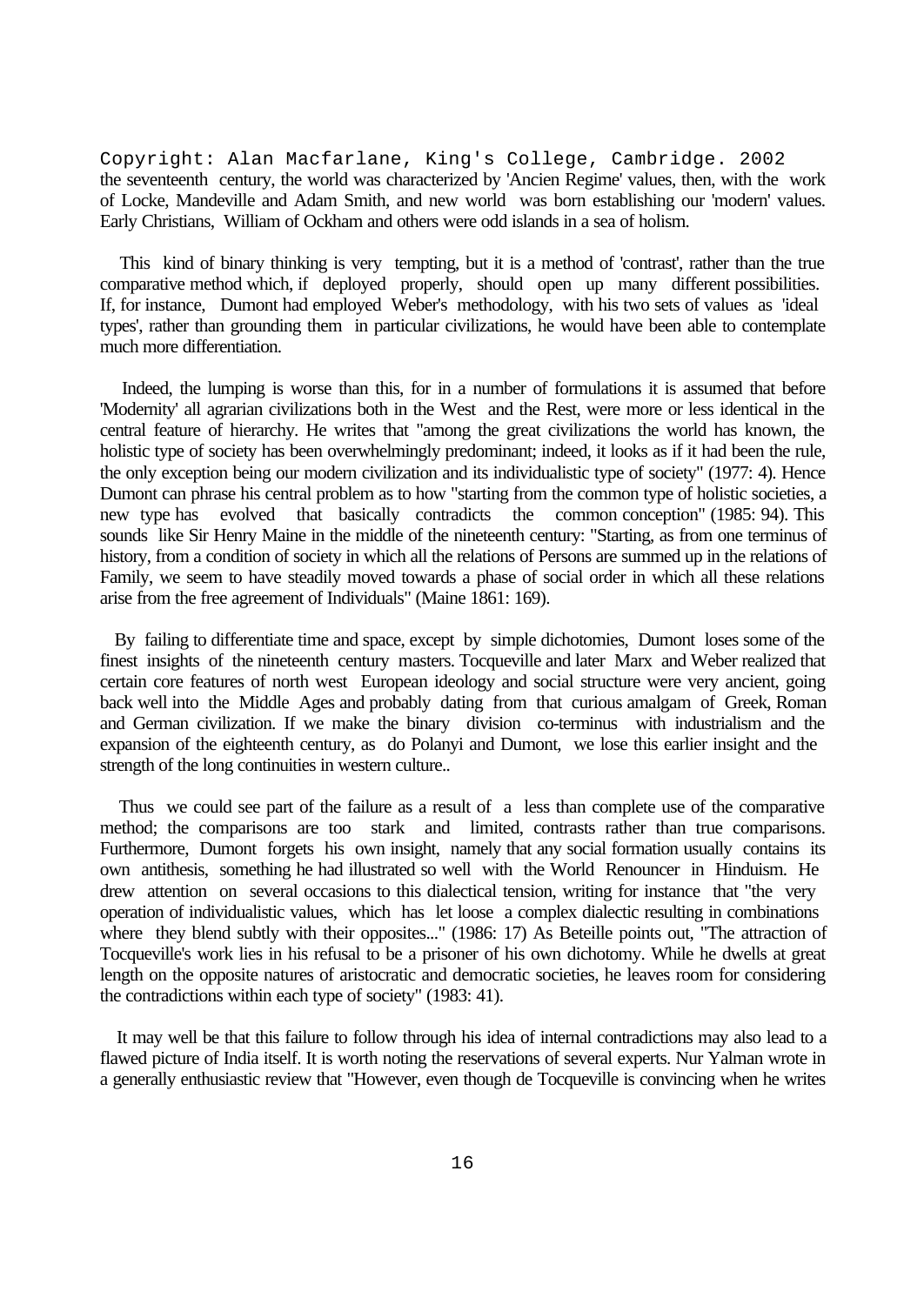Copyright: Alan Macfarlane, King's College, Cambridge. 2002 of 'individualism' in America, Dumont does not seem to carry us along with the same conviction on the lack of individualism or the reasons for this in India" (1969: 125). Beteille comments: "Dumont is obliged to soften his contrast between the old and the new orders in the West by his concern for Western history. But there is no comparable concern for Indian history that might show that the Indian tradition also is neither undifferentiated nor unchanging. History is indispensable in understanding the West, but it can be dispensed with in understanding India, since all phases of Indian history are dominated by the same unchanging structure" (1983: 47) Marriott has written a long review article which contains numerous serious criticisms of many aspects of Dumont's work on India (Marriott, 1969)). It is tempting to conclude with Beteille that "Despite their surface appeal, the more deeply we examine them, the more it appears that **homo hierarchicus** as well as **homo equalis** are paste-board characters...a major civilization, such as the Indian or the Western, is too rich and too complex to be adequately portrayed by the one to the exclusion of the other" (Beteille: 35).

 Furthermore, the binary opposition has another largely unexamined assumption which needs to be questioned, namely a belief that equality and individualism are necessarily linked. This is something which the experience of the nineteenth century led Tocqueville to believe. It was not only Tocqueville, however. Beteille has pointed out that the "assumption of a relationship between individualism and equality has been since the 19th century a part of the collective wisdom of a large section of the Western intelligentsia" (1986: 122).

 Dumont's assumption of an automatic link between holism and hierarchy on the one hand, and individualism and equality on the other, can most simply be seen by the titles and contents of two of his major works. 'Homo hierarchicus' is largely about holism, which arises from the fact that, as we have seen, his definition of the word 'hierarchy' joins together the idea of ranking and encompassing (holism). On the other side, a book titled in French 'Homo Aequalis', turns out to be almost entirely about individualism, as if equality and individualism were synonyms. It is because of this elision that he can very often be found assuming the presence of two pairs of linked ideas. For instance, his very definition of the word individualism implies equality. "For us, every man is, in principle, an embodiment of humanity at large, and as such he is equal to every other man, and free. This is what I call 'individualism'" (1977: 4). Thus when individualism emerges, it not only dislodges holism, but also hierarchy: "individualism raises its head, knocks down any remnant of social submission and ideal hierarchy in society..." (1977: 54). In discussing the impact of Luther, we are told that "It is clear that all these features hold together: we are confronted with the overthrow of the holistic view, the sudden transition from the hierarchical to the individualistic universe" (1986:78).

 It is on the basis of such remarks that most readers have believed that Dumont has linked individualism to equality, both by his definitions and his argument. Yet it is clear that this association is arbitrary. For instance, Yalman suggests that egalitarianism is possible without entailing individualism. He writes that the "profound egalitarianism of Islam is certainly a feature of Islamic social relations (especially in the Middle East), but could one argue that there is greater 'individualism' (however defined) in the Islamic Middle East than in Hindu India? I think not". He suggests that "The problem may in fact lie in de Tocqueville's equation between egalitarianism and individualism. For what de Tocqueville saw in America was a special kind of egalitarianism already linked to individualism" (1969: 125). Ahmed makes the same point, writing that "Islam presents an interesting if somewhat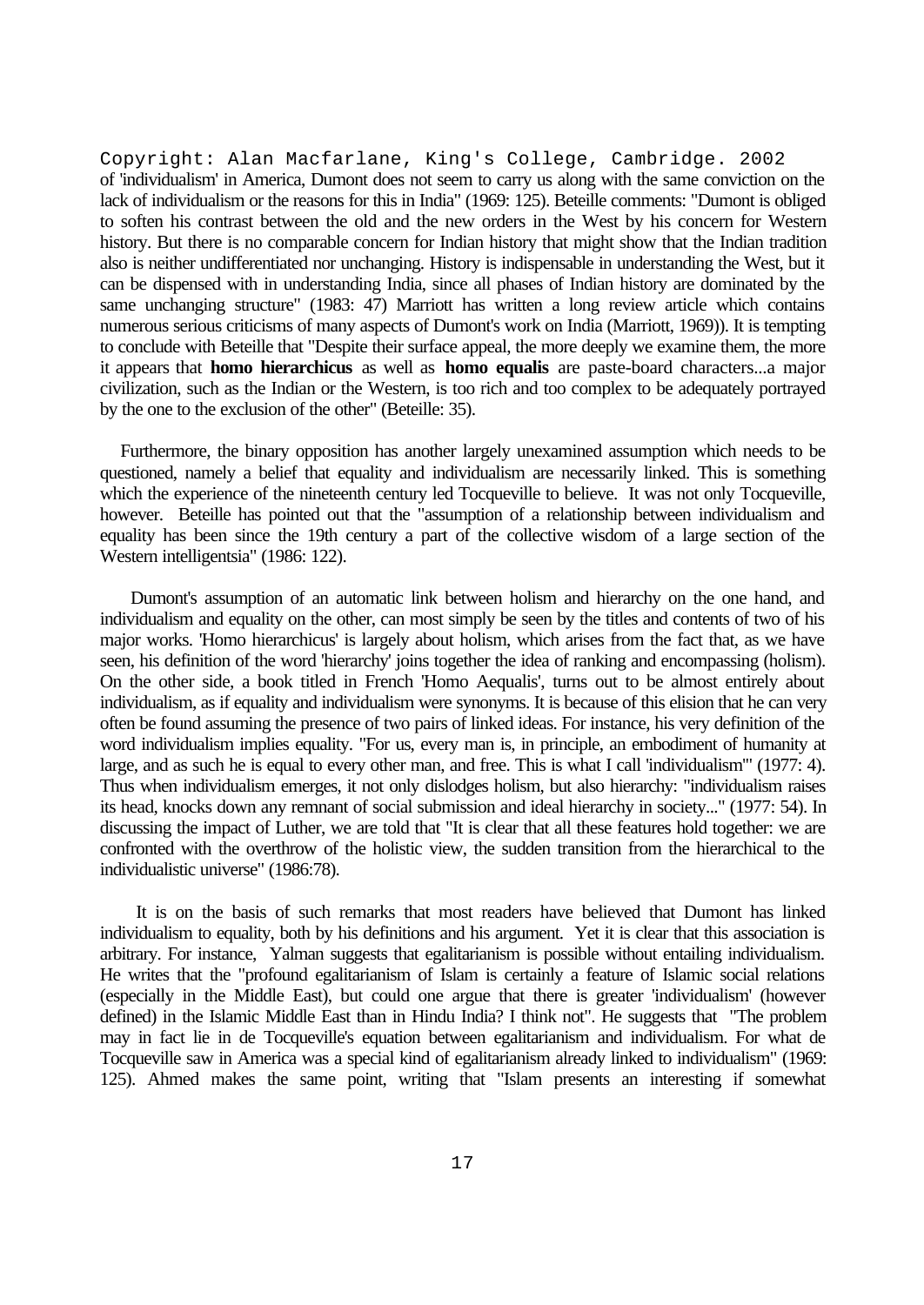Copyright: Alan Macfarlane, King's College, Cambridge. 2002 contradictory picture: although there is minimum premium placed on the individual, the highest value is placed on equality" (in Beteille 1986: 128).

 Beteille argues the converse, namely that one can have individualism without egalitarianism. "It has been a commonplace since Tocqueville's time to connect equality with individualism. But, while it is commonly held that individualism entails equality, the opposite argument can also be plausibly made. Individualism, when combined with a high value on achievement, creates and legitimizes a structure of unequal rewards" (1983: 9). In a subsequent detailed article, he gives further evidence that individualism and equality are separate and superable in the West, and that we cannot proceed far "so long as we adhere to the dogma of the inseparability of equality and individualism". (1986: 124 & passim). This is an article which Srinivas believes "effectively demolishes Dumont's thesis that these two values which characterize modern Western Europe are indissolubly linked and that individualism entails equality." (in Beteille 1986 : 130).

 Dumont's rejoinder to this is curious. He quotes a long passage of **From Mandeville to Marx**, attacks Beteille in various ways, states that no single quotation linking individualism and equality has been given and so on. Yet what is significant is that he neither confirms nor denies the link. We are still left in doubt. This seems to reflect a real dilemma. The link is so deeply built into Dumont's definitions and structures of comparison, that to deny it would make nonsense of most of his work. On the other hand, the link is so patently false that to re-affirm it would be unconvincing. So we have an exercise in damage limitation, of the general nature of "I never said it and you cannot prove that I said it, but I am not going to say that I do not believe it." It is a frequent dilemma. Either the necessary association is defended, which would be interesting but clearly untrue. Or it would be abandoned, which would be true but uninteresting. This is discussed in a debate between Dumont and Beteille (1987).

 The other major methodological innovation which Dumont claimed to have made was to apply the structural method to the history of large-scale civilizations. By considering caste in India as a set of relationships, rather than as a set of ranked elements, he was able to make a significant break-through in understanding. Yet when we turn to his work on the West, we find that a major defect in his analysis stems from a failure to apply the structural method which he himself advocates. Despite his insistence that he will overcome the poverty of methodological individualism and treat the problem in a holistic way, considering the inter-relations of things by applying a French structuralist approach, this is precisely what he fails to do.

 As we have seen, Dumont argues that one of the central tendencies of modern individualistic ideology is artificially separate out institutions and spheres. Dumont wishes to regain that total vision which inspired the great nineteenth century thinkers and the "histoire sociale totale" of the Annales school and the great functionalist school of anthropologists.

 Yet what would this mean in practice, when applied to a civilization such as Europe over the last thousand years? Minimally, what it would entail is that when considering any one feature in the past, for instance the thought of Locke or Adam Smith or Mandeville, one should see how it relates to other features of the society. It should lead to a much more general analysis of the ways in which economics rests on politics, religion influences economics, kinship underpins or liberates ideology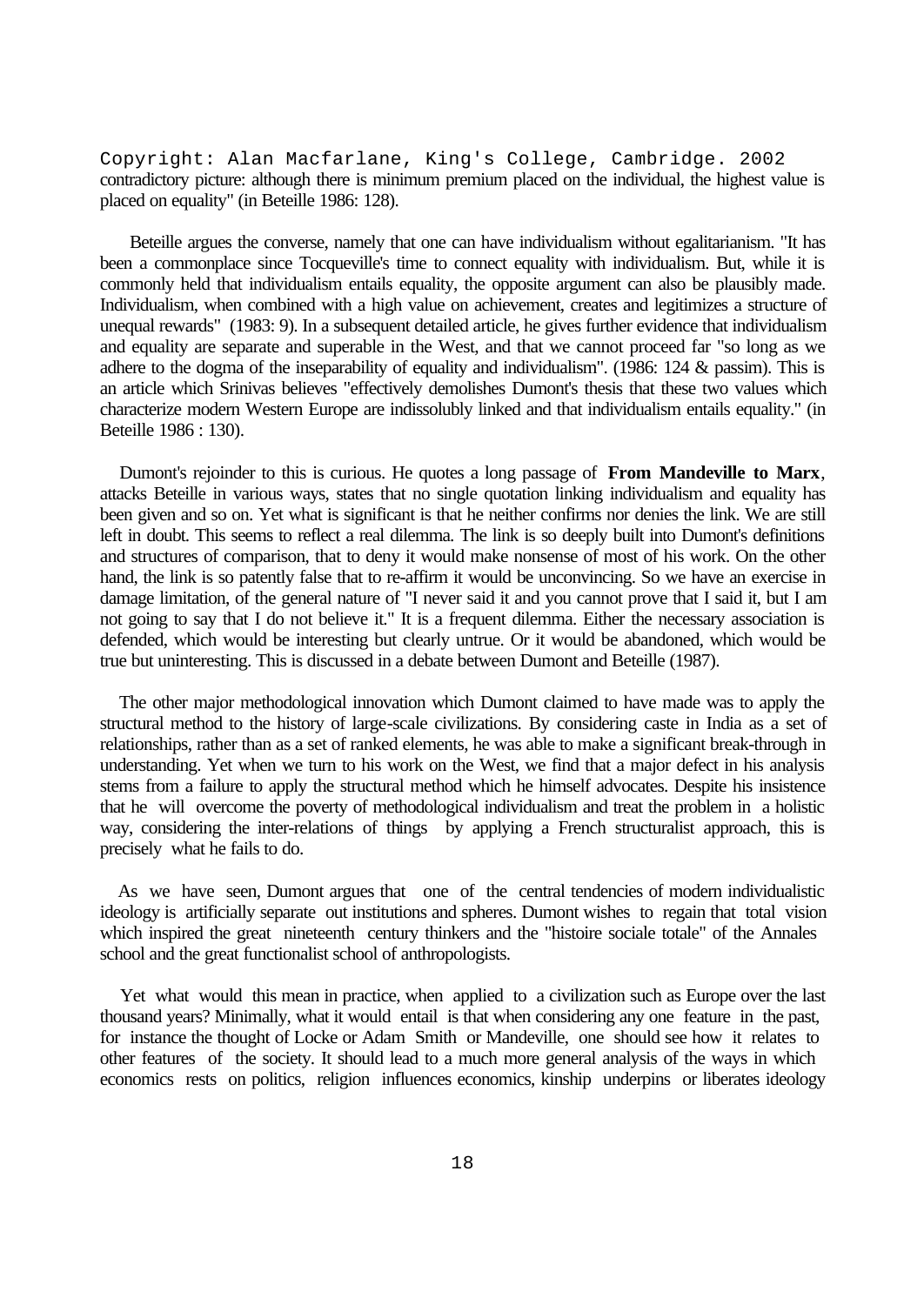Copyright: Alan Macfarlane, King's College, Cambridge. 2002 and so on. Only by seeing the overlap and connectedness of apparently discrete fields, by an analysis of all facets of a past civilization and the central values which permeate them, would we achieve the kind of structural analysis which Dumont advocates.

 It is therefore something of a surprise to discover that in all of Dumont's work on Western civilization there is hardly any discussion of these inter-relations. We find scarcely a mention of economic events and technological developments, of political forces, of religious movements, of changing kinship patterns. His work is almost purely devoted to one specific field, namely the history of ideas as exemplified in the selected writings of a few individuals dotted through history - Aquinas, Ockham, Luther, Calvin, Hobbes, Locke, Mandeville, Smith and Marx. This is intellectual history of a particularly limited kind. It does not even undertake the weaving together of the mutual influences, let alone the contextual work to set the thinkers within their setting. This is a point made in reviews by Gellner, Marriott and Beteille (Gellner, 1978; Marriott 1969; Dumont and Beteille 1987: 676).

 Given the enormity of Dumont's theme - the rise of 'modern' civilization in the West - one can sympathize with his restrictions. To have carried out a truly holistic or structural history of the West would have required vast historical erudition, probably beyond the scope of a research team, let alone one man. What is curious is not that Dumont does not begin on the task, failing to suggest connections and links between spheres, but that he never seems to have realized that he was **not** applying a structuralist approach.

 That Dumont was capable of making a start in this direction is shown by his work on India. It is sad that he did not attempt to apply the same method to his counter-example. Both Gellner and Beteille in their reviews of Dumont notice that while Dumont makes a serious attempt to understand the inter-connectednness of India, when he approaches the Western case he fails to provide more than a hint of how different institutions were inter-related. It is implied that this is because Dumont does not really try to do so. It is possible, however, that there is another explanation. Is it, in fact, because the structuralist method is inadequate when applied to western individualistic societies and that Dumont implicitly recognized this? Is this why historians have found great benefit in using functionalist and structural-functionalist methods in studying the history of western society, but that structuralism has had almost no impact on the historical analysis of modern and early modern America and western Europe?

 Whatever the reason for the absence of any structural analysis of the western case, the result is that, apart from pointing up the need for such an attempt, his work hardly advances our understanding. In a sense Dumont has done what Levi-Strauss does for kinship; set up two models, only one of which he has filled in at all. With Levi- Strauss we have a description of elementary systems - and many promises of a work that was never produced on complex systems. With Dumont, the promise was made in **Homo Hierarchicus** that he would look at **Homo Aequalis**. But except in a sketchy and preliminary way, this has not been done.

 This defect is made more apparent if we ask the question, if Dumont is right in specifying the question, namely that individualism and egalitarianism are peculiar both in space and time, recent and western, why did they occur? Apart from some hesitant remarks about the influence of Christianity which derive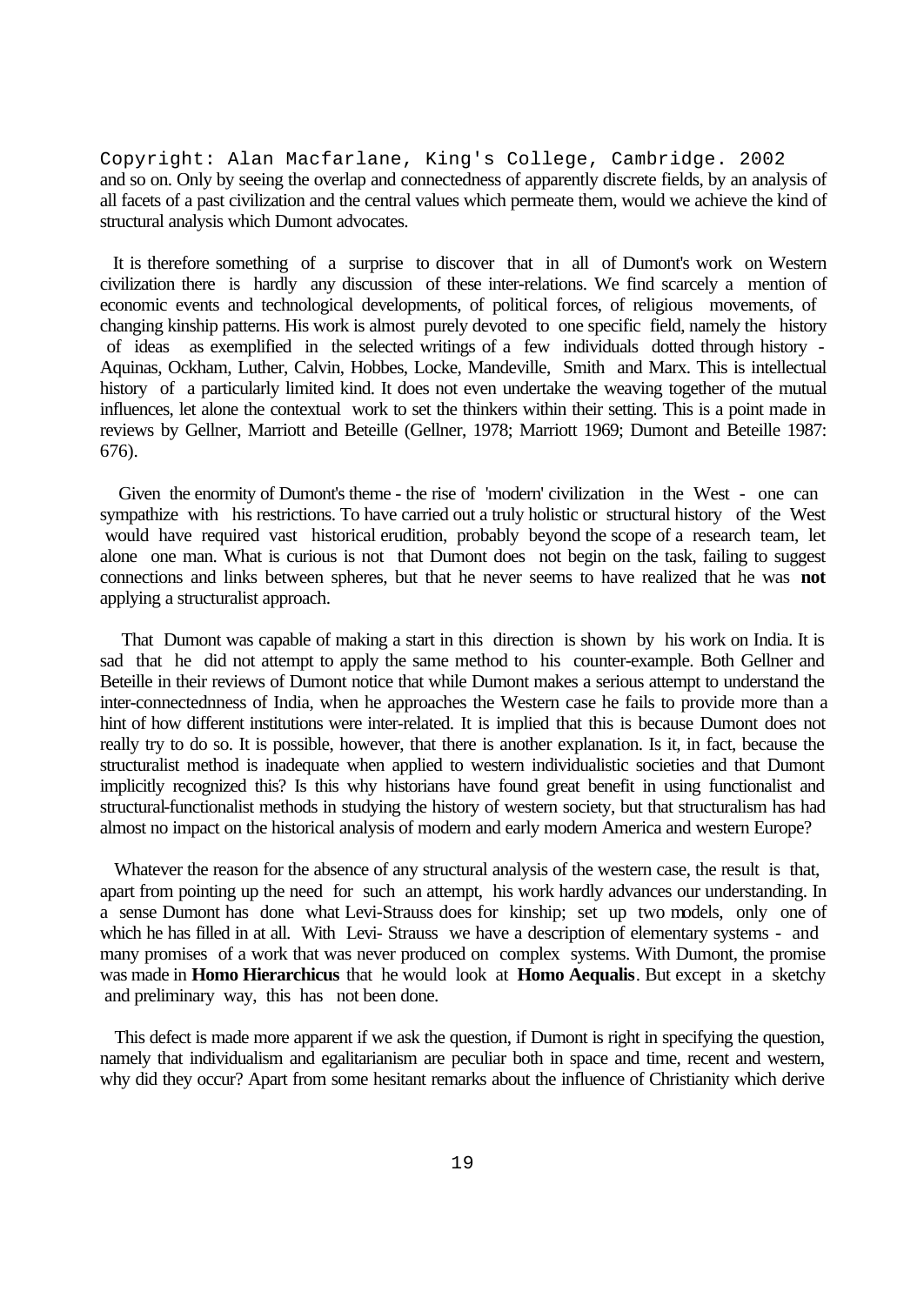Copyright: Alan Macfarlane, King's College, Cambridge. 2002 directly from Tocqueville, Weber and Troeltsch, Dumont does not even start on an answer. It is true that the very considerable historical writing by others devoted to considering various aspects of this problem has not provided a satisfactory answer. Yet it at least addresses the question. Dumont seems to assume that showing that ideas develop explains why they develop. Or it may be that he here reveals one of the hidden weaknesses of the structural method, its inability to deal with cause and effect, particularly in relation to change.

# **NOTES**

In this review I shall be trying to consider ideas spread over nearly a thousand pages of published text and written over a period of thirty years. The corpus is large and complex and much of it is devoted to India. I have only dealt with a part of it here, principally that devoted to the European pole of Dumont's comparison. Even within this I have concentrated on certain themes concerning the origins of equality and individualism and ignored others. I have quoted at some length from Dumont's works since he has complained that Marriott and Khare "find no space for a reasonable outline of the book" (Dumont 1971:62; cf also 1987 where he fiercely attacks Beteille for misrepresenting his views). It thus seems wise to let him speak for himself as much as possible.

 Even doing this, unfortunately, does not make his argument completely clear. As Needham has observed, Dumont's "style of pronouncement makes the argument difficult to follow with confidence...Where Dumont is at his most prolix, moreover, his precise meaning tends to become yet more obscure... and this makes it difficult to sum up his argument with much sureness that one is not misreading his thought" (Needham, 1987:103). Or as another reviewer sadly writes of **From Mandeville to Marx**, "By the end of the book the reader is left with an uncomfortable feeling of uncertainty regarding what the book is about" (Harpham 1978: 1375).

2. All italics in quotations are those of the original author. The wording in some of the quotations is sometimes curious, but it has been checked; hence I have not used the annoying (sic) where comments by proof-readers have indicated that readers might be puzzled.

**REFERENCES** (Place of publication of books is London, unless otherwise specified).

Beteille,A. 1983. **The Idea of Natural Inequality and Other Essays**. Delhi: Oxford Univ. Press.

Beteille,A. 1986. 'Individualism and Equality', **Current Anthropology**, vol.27, no.2 (April, 1986).

Bloch,M. 1962. **Feudal Society**. Trans. L.A.Manyon, Routledge and Kegan Paul, 2 vols.(2nd edn.)

Bloch,M. 1966. **French Rural Society**. Trans. Janet Sondheimer, Routledge and Kegan Paul.

Dumont,L. 1971. 'On putative hierarchy and some allergies to it', **Contributions to Indian Sociology**, n.s. v, December 1971, pp. 61-84.

Dumont,L. 1972. **Homo Hierarchicus: the Caste System and its Implications**. Weidenfeld and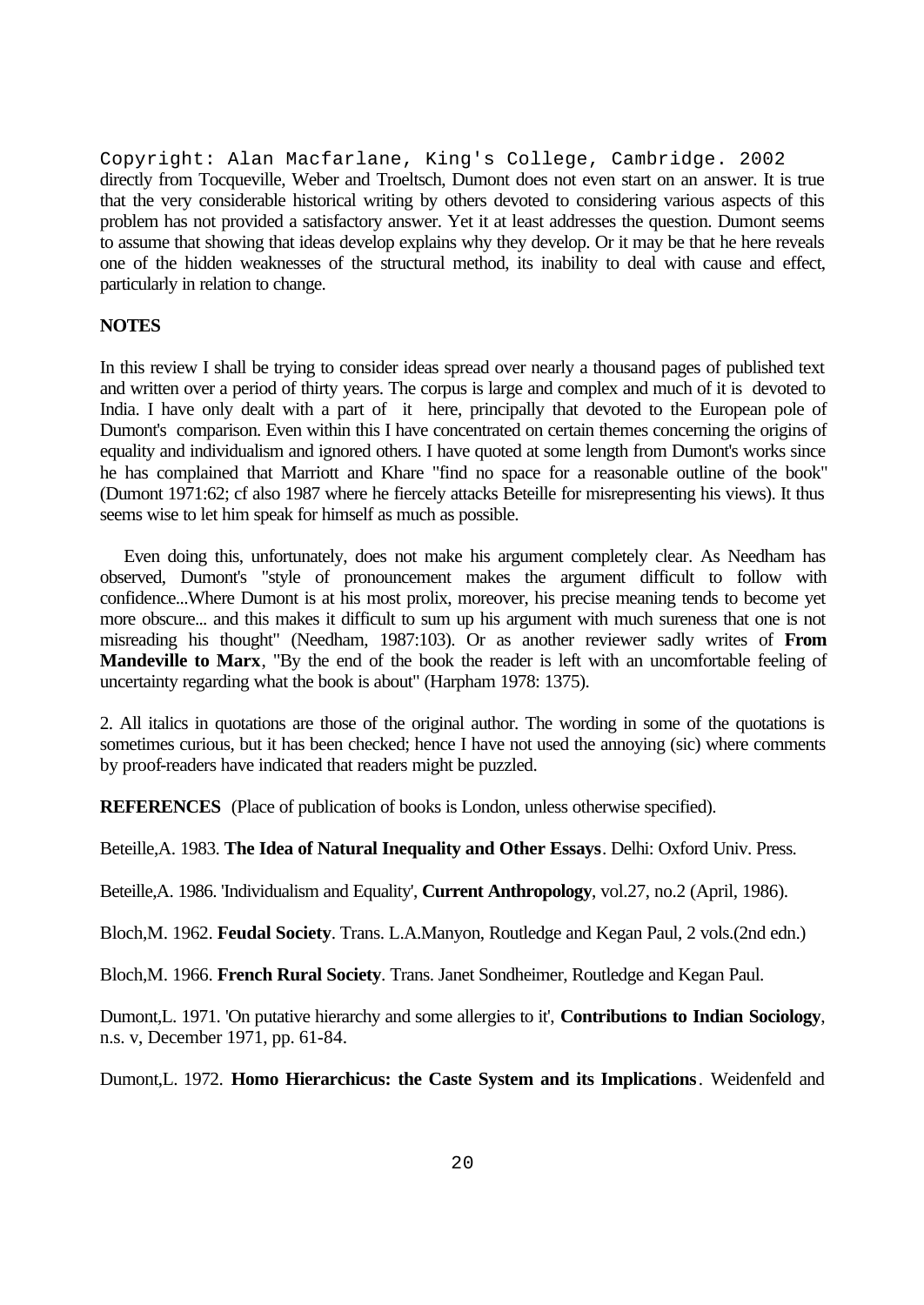Copyright: Alan Macfarlane, King's College, Cambridge. 2002 Nicolson. Paladin paperback edn., 1972. (Originally published in French in 1966 and first translated into English in 1970).

Dumont,L. 1977. **From Mandeville to Marx: the Genesis and Triumph of Economic Ideology**. Chicago: Univ. of Chicago Press. (Published in the same year in France with the title **Homo aequalis**, but with the same sub-title as the English edition.)

Dumont,L. 1985. 'A modified view of our origins: the Christian beginnings of modern individualism' in M.Carrithers (ed.), **The Category of the Person**. Cambridge: Cambridge Univ. Press.

Dumont,L. 1986. **Essays on Individualism: Modern Ideology in Anthropological Perspective**. Chicago: Univ. of Chicago Press. (First published in French in 1983).

Dumont,L. and Beteille,A. 1987. 'On Individualism and Equality', **Current Anthropology**, vol.28, no.5, December 1987, pp. 669-677.

Goody,J. 1977. **The Domestication of the Savage Mind**. Cambridge: Cambridge Univ. Press.

Harpham,E.J. 1978. Review of 'From Mandeveille to Marx' in **American Political Science Review,** vol.72, 1978.

Lowie,R. 1929. **Primitive Society**. Routledge.

Macfarlane,A. 1978. **The Origins of English Individualism**. Oxford: Basil Blackwell. Maine,Sir H.S. 1861. **Ancient Law**. John Murray. (13th edn., 1890).

Marriott, M. 1969. Review of 'Homo Hierarchicus', **American Anthropologist**, vol.71, no.6, Dec. 1969, pp. 1166-75.

Marx,K. 1961. **Karl Marx. Selected Writings in Sociology and Social Philosophy**, ed. T.B.Bottomore and M.Rubel (Penguin, 1961).

Marx,K. 1964. **Pre-capitalist Economic Formations**. Trans. Jack Cohen, ed. E.J.Hobsbawm, London: Lawrence and Wishart.

Marx,K. 1973. **Grundrisse**, trans. Martin Nicolaus, Penguin.

McLellan,D. 1975. **Marx** , Fontana.

Morris,B. 1991. **Western Concepts of the Individual**, New York and Oxford: Berg.

Needham,R. 1987. **Counterpoints**. Berkeley: Univ. of California Press.

Ryan,J. 1978. Review of 'From Mandeville to Marx' in **American Journal of Sociology,** vol.84.